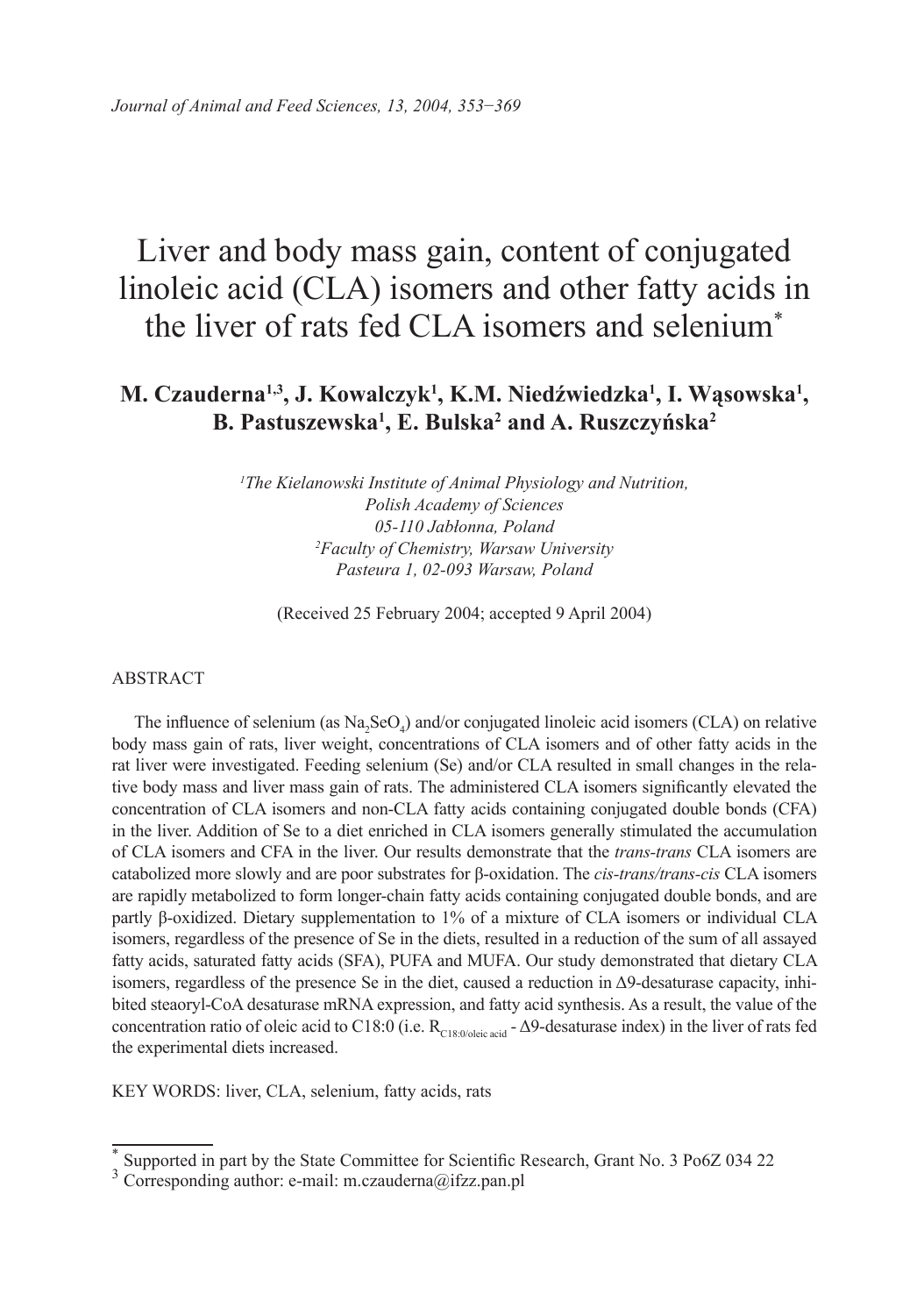#### INTRODUCTION

Conjugated linoleic acids (CLA) are a group of geometric (*trans,trans, cis,cis*, *cis,trans, trans,cis*) and positional (7-9, 8-10, 9-11, 10-12, 11-13) isomers of conjugated octadecadienoic acid. There is increasing interest in commercializing CLA as a health supplement and as a food ingredient because some CLA isomers are anticarcinogenic in experimental animals, as well as hypolipidaemic or antiatherosclerotic (Szymczyk et al., 2000; Yang et al., 2002). Recent data obtained in mice (Alasnier et al., 2002) and rats (Czauderna et al., 2003b) suggest that CLA supplementation reduced adipose tissue by apoptosis, developed lipodystrophy, improved both body mass gain and feed conversion efficiency (Szymczyk et al., 2000; Czauderna et al., 2003b; Nagao et al., 2003), and may also enhance immune function (Yang et al., 2002). Recent investigations have demonstrated that the *cis-*9,*trans-*11 CLA isomer is associated with anti-carcinogenic properties in humans and in experimental mice and rats (Gnädinget et al., 2001; Corino et al., 2002; Degrace et al., 2003). On the other hand, the *trans-*10,*cis*-12 isomer has antiobesity activity. These effects were achieved through decreased body fat accretion and cholesterol ester synthesis and by reduced hepatocytic apolipoprotein B secretion. These effects were supported by a specific reduction in lipoprotein lipase activity, adipocyte cells levels of intracellular triglycerol and glycerol, and by increased lipolysis in adipocytes (Simon et al., 2000). The *t*10*,c*12 CLA isomer inhibits the activity and gene expression of  $\Delta$ 9-desaturase (Madron et al., 2002; Czauderna et al., 2004), thereby reducing endogenous synthesis of the *c*9,*t*11 CLA isomer. West et al. (1998) and Czauderna et al. (2003b) suggested that CLA supplemented to a diet elevated liver mass as well as spleen, heart and pancreas mass. The increased liver mass of mice fed CLA is probably due to lipid accumulation because this has been found in dietary experiments, including body mass loss, or manipulations of dietary fat and protein composition (West et al., 1998). Moreover, the study by Sakono et al. (1999) demonstrated that CLA influenced fatty acid (FA) metabolism, i.e. in the liver, including accelerating β-oxidation in the liver of rats fed CLA (Alasnier et al., 2002; Degrace et al., 2003; Nagao et al., 2003).

That selenium was essential in nutrition was recognized in the late 1950's when it was found that Se was a component of liver glutathione peroxidases (cGPx) and could replace vitamin E for prevention of hepatic lesions in rats (Tapiero et al., 2003). The possibility that dietary Se may decrease cancer risk might be expected on the basis of higher expression of selenoenzymes (e.g., hepatic cGPx) involved in antioxidant protection, and redox regulation (thioredoxin reductases) (Wolffram, 1999; Arteel and Sies, 2001; Tapiero et al., 2003). In several studies on rats it was found that the concentration of polyunsaturated fatty acids (PUFA) was positively correlated with the level of Se in diets (Crespo et al., 1995). Phospholipid hydroperoxide cGPx in particular interacted more directly than cytosolic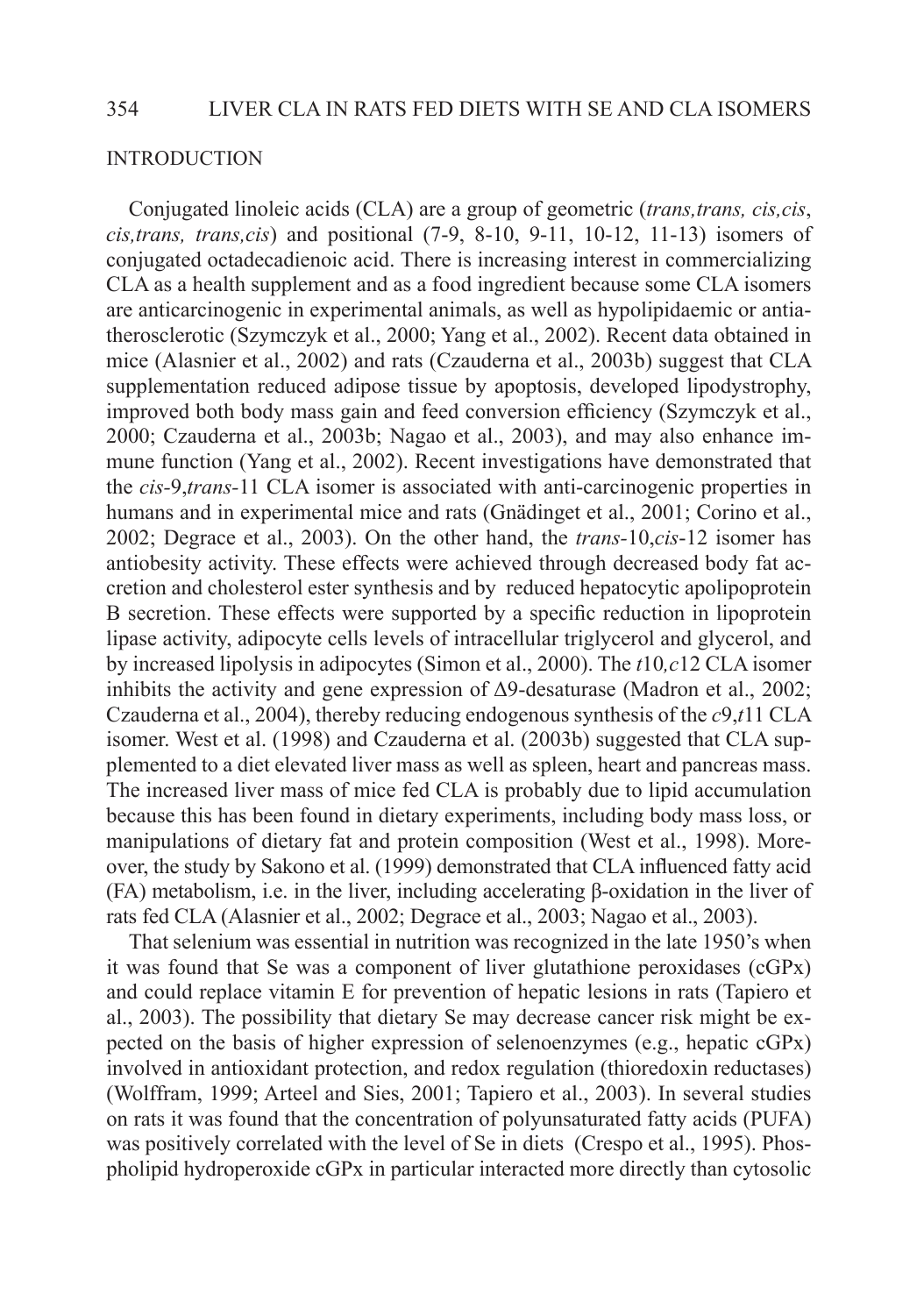and mitochondrial cGPx in protecting PUFA from peroxidation damage (Crespo et al., 1995).

The purpose of the present study was to establish the bioavailability of individual CLA isomers and their mixture, and the extent to which dietary Se (as sodium selenate) may change the isomer content in the liver of rats. Another aim was to investigate the influence of exposure to CLA isomers and/or Se on the composition of other fatty acids in the rat liver.

#### MATERIAL AND METHODS

## *Animals and experimental design*

Ten groups of female rats (Wistar, Ifz: BOA), 8 weeks of age and an initial body mass about 200 g were housed individually in plastic cages as described in our previous publication (Czauderna et al., 2004). Briefly, during a 1-week preliminary period the animals were fed a standard Labofeed diet (Se content less than 0.1 ppm) given at a submaintenance level (daily  $\sim$ 9 g of the diet per rat) to reduce their body fat content (Table 1). Then they were fed *ad libitum* the Labofeed diet enriched in a mixture of CLA isomers, the *cis*-9,*trans*-11 CLA isomer (*c*9,*t*11), or *trans-*10*,cis-*12 CLA isomer (*t*10,*c*12) and/or Se (as sodium selenate) (Table 1). After the four-week experimental period the rats were killed, the livers were removed and weighed.

# *Chemicals and analytical methods*

All of the reagents used, the methods of hydrolysis (Czauderna and Kowalczyk, 2001) and derivatization (Czauderna et al., 2002), and HPLC configurations were as previously described (Czauderna et al., 2004). The underivatized CLA isomers and other fatty acids (FA) containing conjugated double bonds (CFA) were determined according to Czauderna et al. (2003a) (Ag<sup>+</sup>-HPLC system A), while the derivatized CLA isomers and other FA in liver samples were determined according to Czauderna and Kowalczyk (2002) (HPLC system B). Selenium (*via*  Se<sup>82</sup>) and zinc (*via*  $\text{Zn}^{64}$ ) in the liver were determined by the CPI-MS method after sample digestion using a mixture of 65%  $HNO_3$  and 30%  $H_2O_2(2:1, v/v)$  (Wysocka et al., 2003).

#### *Statistical analyses*

The data are presented as means. Statistical analyses of the effects of Se or the CLA isomers in the diets were conducted using the non-parametric Mann-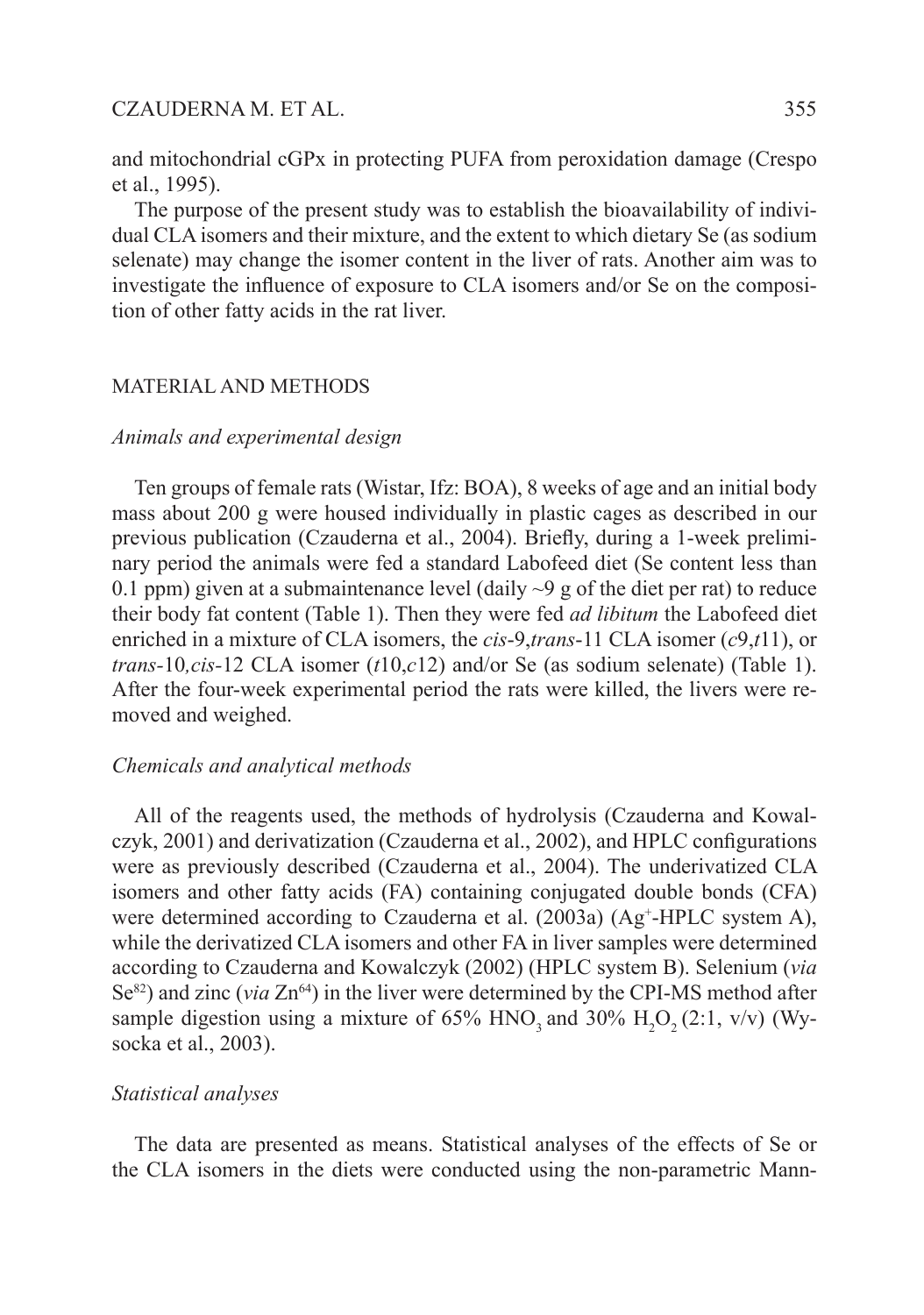|                                                |                                                  |                                                                                                                                            |                    |                                 |                                 | Initial average body mass of rats' and the relative average body mass gain (BMG, %) <sup>2</sup> , content of Zn in the liver and the average liver mass of rats<br>fed the experimental diets for 4 weeks and composition of the experimental diets enriched in the CLA isomers and Se (as Na, SeO,                                   | TABLE 1                    |
|------------------------------------------------|--------------------------------------------------|--------------------------------------------------------------------------------------------------------------------------------------------|--------------------|---------------------------------|---------------------------------|----------------------------------------------------------------------------------------------------------------------------------------------------------------------------------------------------------------------------------------------------------------------------------------------------------------------------------------|----------------------------|
|                                                | body<br>Initial                                  | Relative mass                                                                                                                              |                    | Liver                           |                                 |                                                                                                                                                                                                                                                                                                                                        | Concentration of           |
| Group                                          | $(\overline{\mathbf{n}})$ ,<br>$\bar{a}$<br>mass | (BMG <sup>2</sup> ), 96 <sup>3</sup><br>gain of rats                                                                                       | ೊ                  | $g/100 g$<br>body <sup>34</sup> | Zn in liver<br>ppm <sup>o</sup> | Supplement                                                                                                                                                                                                                                                                                                                             | supplements in<br>the diet |
| (control)                                      | (8)<br>184.9                                     | 32.1 <sup>a</sup>                                                                                                                          | 9.09 <sup>AB</sup> | 3.77AB                          | $46 \pm 14$                     |                                                                                                                                                                                                                                                                                                                                        |                            |
|                                                | $\circledast$<br>185.3                           | $28.5^{b}$                                                                                                                                 | 9.47               | 3.98                            | $35 \pm 14$                     | Se                                                                                                                                                                                                                                                                                                                                     | $2~\mathrm{ppm}$           |
|                                                | $\odot$<br>184.4                                 | 29.7                                                                                                                                       | 9.33               | 3.90                            | $\infty$<br>45                  | CLA isomer mixture <sup>5</sup>                                                                                                                                                                                                                                                                                                        | $1\%$                      |
|                                                | $\odot$<br>185.6                                 | 32.2                                                                                                                                       | 9.36               | 3.82                            | $48 \pm 14$                     | $cis-9, trans-11$ isomer $(c9, t10)^3$                                                                                                                                                                                                                                                                                                 | $1\%$                      |
|                                                | $\odot$<br>184.4                                 | 29.3                                                                                                                                       | 9.48               | 3.98                            | $72 \pm 15$                     | trans-10, cis-12 isomer $(t10c12)^3$                                                                                                                                                                                                                                                                                                   | $1\%$                      |
|                                                | E<br>183.3                                       | 31.0                                                                                                                                       | 9.44               | 3.93                            | $52 \pm 14$                     | CLA isomer mixture                                                                                                                                                                                                                                                                                                                     | 2%                         |
|                                                | $\odot$<br>181.9                                 | 30.8                                                                                                                                       | 9.15               | 3.84                            | $48 \pm 15$                     | $S_{\rm e}$                                                                                                                                                                                                                                                                                                                            | $2$ ppm                    |
|                                                |                                                  |                                                                                                                                            |                    |                                 |                                 | CLA isomer mixture                                                                                                                                                                                                                                                                                                                     | $1\%$                      |
| $4 + 5e$                                       | $\odot$<br>184.2                                 | 30.1 <sup>a</sup>                                                                                                                          | 9.52               | 3.97                            | $70 + 43$                       | Se                                                                                                                                                                                                                                                                                                                                     | $2~\mathrm{ppm}$           |
|                                                |                                                  |                                                                                                                                            |                    |                                 |                                 | $cis-9, trans-11$ isomer $(c9, t11)$                                                                                                                                                                                                                                                                                                   | $1\%$                      |
| $\mathsf{S}_{\scriptscriptstyle +\mathrm{Se}}$ | $\odot$<br>183.8                                 | 33.8 <sup>b</sup>                                                                                                                          | $10.09^{\text{A}}$ | 4.10 <sup>A</sup>               | $34 \pm 7$                      | Se                                                                                                                                                                                                                                                                                                                                     | $2~\mathrm{ppm}$           |
|                                                |                                                  |                                                                                                                                            |                    |                                 |                                 | $trans-10, cis-12$ isomer $(t10, c12)$                                                                                                                                                                                                                                                                                                 | $1\%$                      |
| $6_{\textnormal{-Se}}$                         | $\odot$<br>182.8                                 | 31.9                                                                                                                                       | 9.80 <sup>B</sup>  | 4.07 <sup>B</sup>               | $35 \pm 15$                     | Se                                                                                                                                                                                                                                                                                                                                     | $2$ ppm                    |
|                                                |                                                  |                                                                                                                                            |                    |                                 |                                 | CLA isomer mixture                                                                                                                                                                                                                                                                                                                     | $2\%$                      |
|                                                |                                                  |                                                                                                                                            |                    |                                 |                                 | body mass of individually adapted rats after one week of submaintenance feeding (in parenthesis - number of rats in a group). Initial body mass                                                                                                                                                                                        |                            |
| of rats did not differ                         |                                                  | statistically differ among group at the P<0.1 level                                                                                        |                    |                                 |                                 | <sup>2</sup> BMG, % - (( $m_{\text{wuk}}$ – m <sub>2</sub> )*100)/m <sub>2</sub> , where: m <sub>4wk</sub> - the average body mass gain of rats fed the experimental diets for four week of study                                                                                                                                      |                            |
|                                                |                                                  | <sup>3</sup> means in columns with the same letter are significantly different at the <sup>AB</sup> P<0.01 or <sup>a,b</sup> P <0.05 level |                    |                                 |                                 |                                                                                                                                                                                                                                                                                                                                        |                            |
|                                                |                                                  | <sup>4</sup> derived from fresh liver mass of rats normalized to 100 g of a rat body                                                       |                    |                                 |                                 |                                                                                                                                                                                                                                                                                                                                        |                            |
| <sup>5</sup> the composition of t              |                                                  |                                                                                                                                            |                    |                                 |                                 | be mixture of the CLA isomers: $t11, t13 - 2.9\%$ ; $t10, t12 - 5.1\%$ ; $t9, t11 - 4.3\%$ ; $t8, t10 - 2.9\%$ ; $c11, t13 - 13.4\%$ ; $c10, t12 -$ and                                                                                                                                                                                |                            |
|                                                |                                                  |                                                                                                                                            |                    |                                 |                                 | trans-10,cis-12 isomers - 100% of $c9$ ,t11 and t10,c12 isomer, respectively (no other FA and FA containing conjugated double bonds were detected). The<br>28.0%; $c9, t11 - 28.6$ %; $c8, t10 - 9.6$ %; $c11, c13 - 1.6$ %, $c10, c12 - 1.5$ %; $c9, c11 - 1.4$ %; $c8, c10 - 0.7$ %. The composition of the $cis - 9$ , trans-11 and |                            |

composition was assessed using Ag<sup>+</sup>-HPLC system A (Czauderna et al., 2003a) and HPLC system B (Czauderna and Kowalczyk, 2002)<br><sup>6</sup> Zn concentration in the rat liver (µg/g DM) did not statistically differ among group at the

 $\,^6$  Zn concentration in the rat liver (µg/g DM) did not statistically differ among group at the P<0.05 level

composition was assessed using Ag<sup>+</sup>-HPLC system A (Czauderna et al., 2003a) and HPLC system B (Czauderna and Kowalczyk, 2002)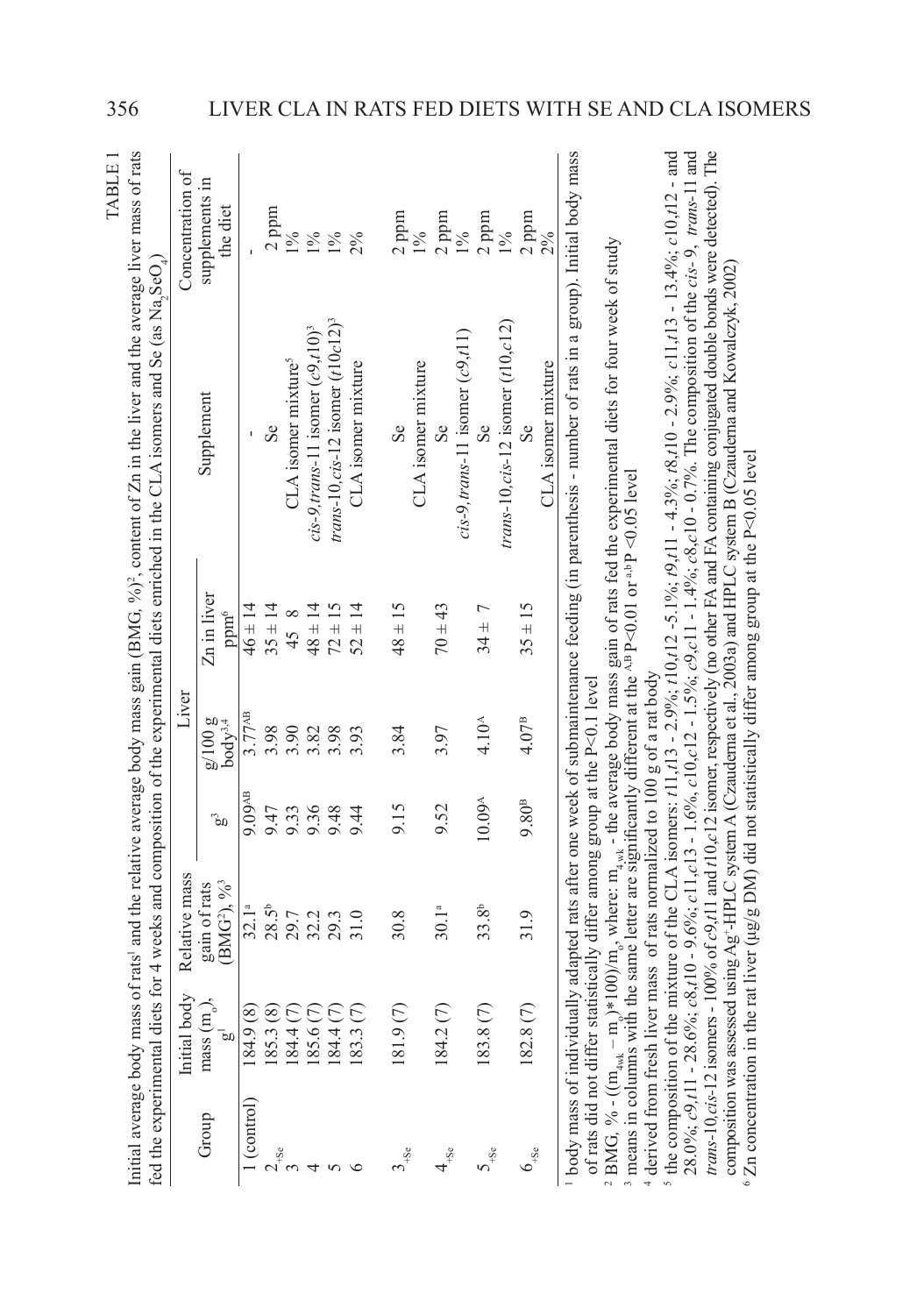Whitney U test for comparing independent experimental groups, while statistical analyses of the interaction between the CLA isomers and Se (Groups  $3_{\text{L}}$ ,  $4_{\text{L}}$ ,  $4_{\text{L}}$ ,  $5_{+S_e}$  and  $6_{+S_e}$ ) were performed using two-way analysis for comparison with the independent control group 1. The Statistica ver. 6 and Excel 2000 programs were applied for the statistical analyses.

#### RESULTS AND DISCUSSION

# *The influence of dietary the CLA isomers and Se on relative body mass gain and liver mass*

Experimental data affecting concentrations of zinc in the liver of rats fed the experimental diets are summarized in Table 1. No lesions or symptoms of Se and CLA isomer intoxication were found in rats fed experimental diets. We found that the experimental diets had no consistent influence on the concentration of Zn in the rat liver. The diet enriched in 2 ppm of Se would not be toxic for rats because only chronic feeding of inorganic Se compounds at a rate of more than 5 ppm can be hepatotoxic and teratogenic in animals and humans (Tapiero et al., 2003). Indeed,  $LD_{50}$  is about 5 mg/kg of body mass for rats, so, this correspond with a diet enriched in  $\sim$ 50 ppm Se (i.e. 20 g this diet per rat and day). Moreover, in contrast to selenide and selenite, selenate is not as effectively incorporated into the body of animals and, fortunately, is less reactive and toxic; it combines with the thiol group of biologically important peptides, proteins, and enzymes after reduction to selenite.

In the current study, it has been shown that the body mass gain of rats fed the mixture of CLA isomers or the *t*10,*c*12 CLA isomer tended to decrease compared with the control rats (Table 1). Unexpectedly, the diet enriched only in Se most efficiently reduced the relative body mass gain of rats, probably due to the negative effect of the high (2 ppm) Se content in the diet on rat growth. Inclusion of the CLA isomers diminished the negative effect of dietary Se on the relative body mass gain (BMG) of rats. The interaction between Se and the *t*10,*c*12 CLA isomer (Group  $5_{-S_e}$ ) most efficiently stimulated the relative BMG of rats  $(P<0.05)$  as well as that of liver mass  $(P<0.01)$  (Table 1). Regardless of the presence of Se, all of the experimental diets tended to increase the liver mass of rats. Alasnier et al. (2002), Czauderna et al. (2003b) and Degrace et at. (2003) reported that feeding rats or mice a diet supplemented with CLA isomers increases FA β-oxidation in the fat pad and skeletal muscles but not in the liver. The physiological responses to CLA in diets for rats suggest modulation of eicosanoid metabolism followed by elongation and  $\Delta$ 5-desturation in the rat liver (Gnädig et al., 2001). Our data are consistent with these findings, so, feeding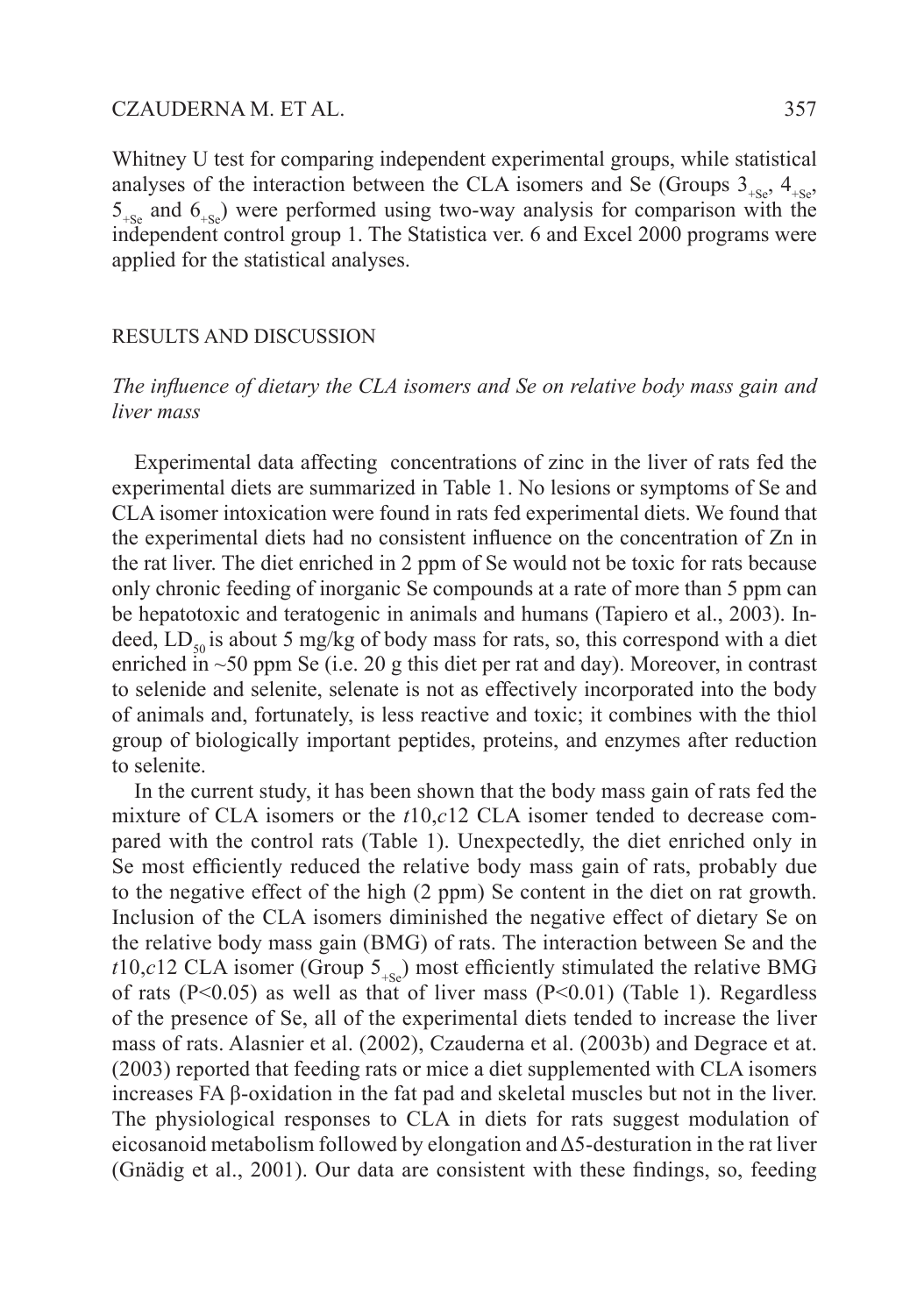the mixture of CLA isomers or the *t*10,*c*12 CLA isomer, especially simultaneously with Se, increased liver mass probably due to accumulation of FA metabolites in this organ (Table 4). A recent study (Simon et al., 2000) has clearly shown that in the liver of animals fed the CLA isomers, the fatty acid content is reduced while the protein content in the liver is increased. Another study also indicates that feeding the *t*10,*c*12 CLA isomer resulted in dramatic enlargement of the liver (Degrace et al., 2003). Indeed, at the peroxisomal level, considerable proliferation of small peroxisomes takes place together with increased capacity for β-oxidation of long-chain FA (Terpsta et al., 2003). At the mitochondrial level, a greater part of activated fatty acids was directed from triacylglycerol esterification towards oxidation.

# *The influence of the diets on the composition of CLA isomers in liver fat*

The current study also investigated the relationship between the experimental diets and the content and profile of CLA isomers in the liver. As expected, diets with or without Se supplemented with the mixture of CLA isomers or with individual isomers resulted in a significant increase  $(P<0.01)$  in the concentration of CLA isomers in the liver (Table 2) compared with the control rats (Group 1) and rats fed the diet enriched in Se only (Group  $2_{\text{LSS}}$ ). Our results (Table 3) support the recent observation of Yang et al. (2002) that liver lipids preferentially accumulated (Groups 3 and 6) the *trans,trans* (*t,t*) CLA isomers (23.4 and 22.2% of the total amount of the CLA isomers, respectively), as compared with the percentage contribution of the *t,t* CLA isomers (15.2%) in the dietary mixture of the CLA isomers. Moreover, detailed analysis of chromatograms revealed that the profile of the *t,t* CLA isomers in the liver considerably differed from the profile of the positional configuration of the dietary *t,t* CLA isomers. These results clearly indicate that some CLA isomers or some FA were metabolized to form the *t,t* CLA isomers. Our experiment demonstrated that the dietary *t,t* CLA isomers are preferentially metabolized in comparison with the metabolism of the dietary *c,c* or *c*9*,t*11 and *t*10*,c*12 CLA isomers (Table 3). Consequently, the percentage contribution of the original *t,t* CLA isomers in the liver is only 9.7-10.1% of the total amount of CLA isomers in the liver (Groups 3 and 6), whereas they constituted 15.2% of the *t,t* CLA isomers in the dietary mixture of the CLA isomers. Feeding the diet enriched in the mixture of CLA isomers and Se (Groups  $3_{+S_e}$  and  $6_{+S_e}$ ) resulted in only a slightly higher percentage contribution of total *t,t* CLA isomers (25.1 and 25.6%) in the liver compared with the percentage contribution of the total *t,t* CLA isomers in the liver (23.4-22.2%) of rats fed only the mixture of the CLA isomers (Groups 3 and 6). Detailed analysis of chromatograms shows that the percentage contribution of the dietary *t,t* CLA isomers in the liver of rats fed CLA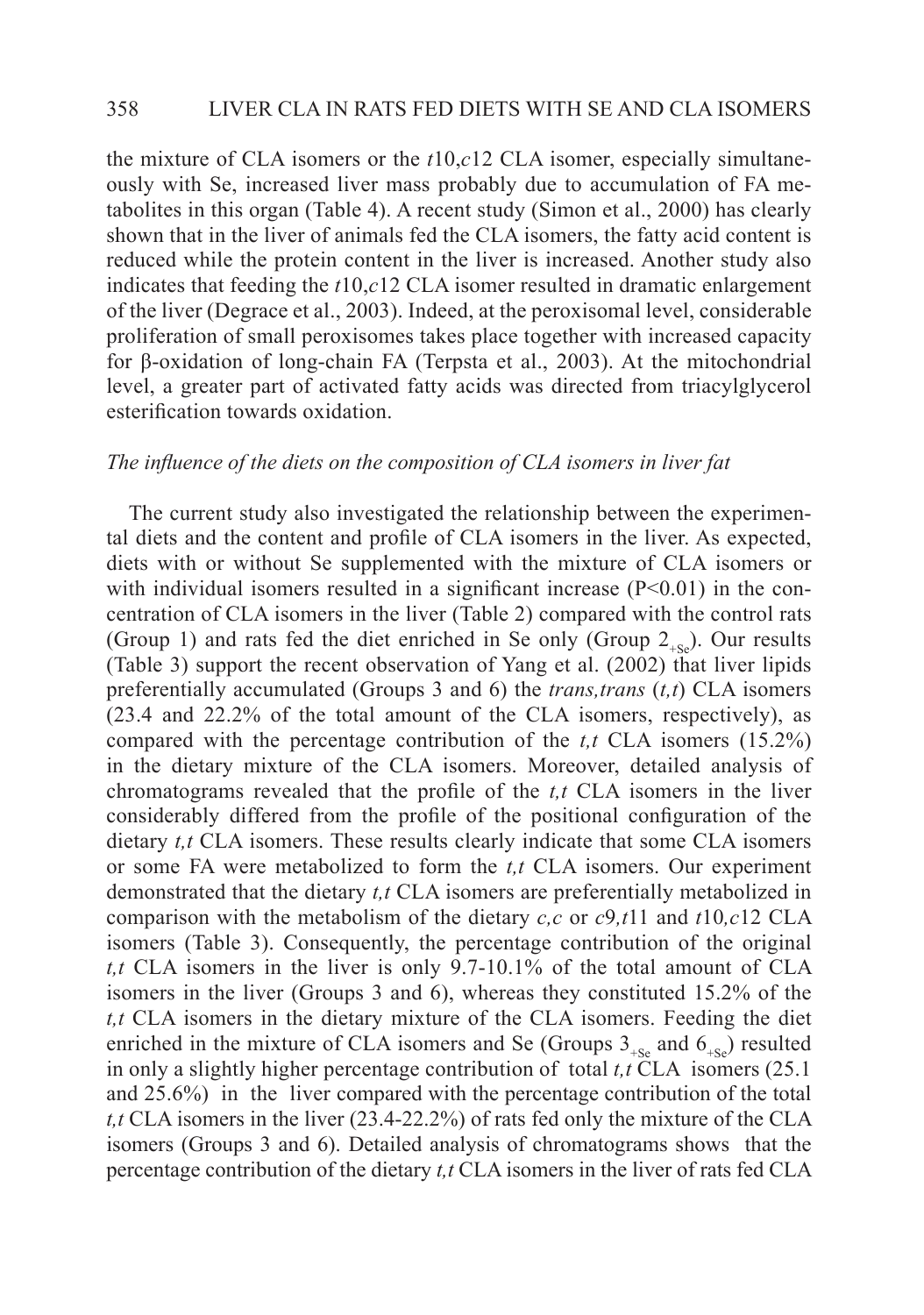| $\Sigma \text{CLA}$<br>isomers <sup>3</sup> | $\Sigma$ CFA <sup>4</sup> | c9, t11<br>CLA isomer | t10, c12<br>CLA isomer |
|---------------------------------------------|---------------------------|-----------------------|------------------------|
| 67.1                                        | 157.8 ABCDEFabc           | 42ABCDEFabc           | $26$ ABCDEFGH          |
| 75.8                                        | $1209.0^{\text{aH}}$      | $2.4$ GHIJa           | $25$ <sup>IKLj</sup>   |
| $2600^{\circ}$                              | 478.6 <sup>AG</sup>       | 1388 <sup>AK</sup>    | 1084 <sup>AM</sup>     |
| 2603                                        | $280.8^{bd}$              | 2708 <sup>B</sup>     | 70 <sup>Ba</sup>       |
| 2904                                        | $237.4^{\circ}$           | 61 <sup>b</sup>       | 3188 <sup>c</sup>      |
| $9622^{ab}$                                 | $2206.6^{BG}$             | 3591 <sup>CK</sup>    | 2559 <sup>DM</sup>     |
| 2854                                        | $509.7^{\circ}$           | 1788 <sup>DG</sup>    | 1490 <sup>EI</sup>     |
| 2980                                        | 1384.3 <sup>Dd</sup>      | 3623EH                | $165$ Fja              |
| 2710                                        | $1534.4^{\rm E}$          | 106 <sup>cl</sup>     | 2865 <sup>GK</sup>     |
| 7991b                                       | 4336.6FH                  | $2652$ <sup>FJ</sup>  | $2159$ <sup>HL</sup>   |
|                                             |                           |                       |                        |

Content of total CLA isomers (ΣCLA isomers), individual CLA isomers (*c*9,*t*11 and *t*10,*c*12 isomers) and the sum of other non-CLA fatty acids containing conjugated double bonds (i.e. ∑CFA) in the liver  $(\mu g/g)^1$  of rats fed the experimental diets<sup>2</sup>

specie concentrations were calculated from lyophilized liver samples (i.e.  $\mu$ g/g)

<sup>2</sup> means in columns with the same letter are significantly different at  $A, B$ P<0.01 or at  $a, b$ P<0.05 level

<sup>3</sup> all diets supplemented with the mixture of the CLA isomers or the mixture of the CLA isomer supplemented diets enriched in Se significantly increased CLA isomers content in the liver compared with the control rats (Group 1) and the Se supplemented diet (Group  $2_{\text{LQ}}$ ) (the significant difference at the P<0.01 level)

4 all diets supplemented with CLA isomers or CLA isomer supplemented diets enriched in Se significantly increased ΣCFA content in the liver compared with the control rats (Group 1) (the significant difference at the P<0.05 level)

and Se (Groups  $3_{\text{L}_\text{Se}}$  and  $6_{\text{L}_\text{Se}}$ ) is considerably higher (23.6-23.5%) than the percentage contribution of the original *t,t* CLA isomers (10.1-9.7%) in the liver of rats fed only the mixture of the CLA isomers (Groups 3 and 6).

The results of the experiment also demonstrated that accumulation of the *c*9*,t*11 and *t*10*,c*12 CLA isomers in the liver was selective (Groups 3 and 6) and clearly show that the percentage contribution of these isomers is relatively smaller in the liver lipids (i.e. 72.0 and 72.2% of the total amount of the CLA isomers) compared with their percentage contribution (79.6%) in the dietary mixture of the CLA isomers. Of interest is the observation that Se in the diets enriched in 1 and 2% of mixture of CLA isomers (Groups  $3_{+S_e}$  and  $6_{+S_e}$ ) decreased the relatively content of the *c*9*,t*11 and *t*10*,c*12 CLA isomers in the liver (70.3 and 63.7%) compared with their relative content (72.0 and 72.2%, respectively) in the liver of rats fed only 1 and 2% mixture of the CLA isomers (Groups 3 and 6).

The percentage contribution of the *cis,cis* (*c,c*) CLA isomers within Groups 3 and 6 was similar (4.6 and 5.6%, respectively) and practically equal to the percentage contribution of the *c,c* CLA isomers in the dietary mixture of the CLA isomers (i.e. 5.2% of the total amount of CLA isomers), while the presence of Se

TABLE 2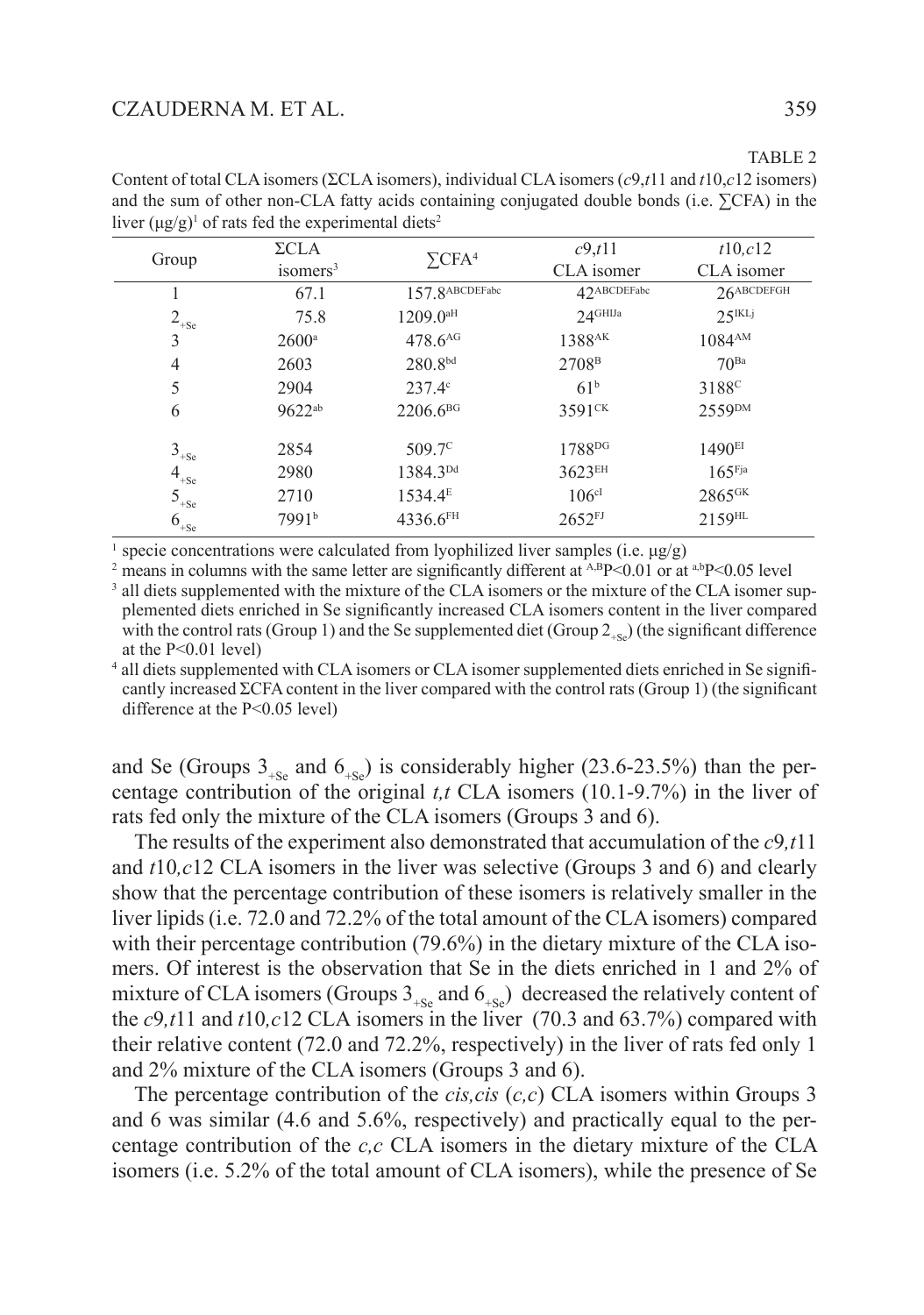in the diet enriched with the 2% mixture of CLA isomers (Group  $6_{\text{sc}}$ ) resulted in a considerably higher percentage contribution of the *c,c* CLA isomers in the liver  $(10.7\%)$ .

Considering the above results, we could hypothesize that the *t,t* CLA isomers are catabolized more slowly and are poor substrates for β-oxidation. Indeed, these isomers are incorporated into liver membrane phospholipids due to their geometrical configuration (Yang et al., 2002). On the other hand, the *c,t* and *t,c* CLA isomers are rapidly metabolized to form long-chain FAs containing conjugated double bounds (CFA), partly β-oxidized and, due to their unsuitable geometrical configuration, the *c,t* and *t,c* CLA isomers are less efficiently incorporated in to liver phospholipids. Recent studies (Igarashi and Miyazawa, 2000; Givens et al., 2001; Gnädig et al., 2002; Czauderna et al., 2003b) reinforce the finding that CLA isomers could be metabolized *in vivo* into long-chain conjugated PUFA (CFA) using the same pathway as linoleic acid. Therefore, these metabolites (i.e. *cis-*6,*cis-*9,*cis-11*C18:3, *cis-*6,*trans-*10, *cis-*12C18:3, *cis-*8,*cis-*11,*trans-*13C20:3, *cis-*8,*trans-*12,*cis-*14C20:3, *cis-*5,*cis-*8,*cis-*11,*trans-*13C20:4 and *cis-*5,*cis-*8,*trans-*12,*cis-*14C20:4) (Czauderna et al., 2003b) possessing conjugated double bonds are easily UV-detected using the Ag<sup>+</sup>-HPLC system A and HPLC system B (Czauderna and Kowalczyk, 2002; Czauderna et al., 2003a). Consistently, our results also demonstrated that the concentration of CFA in the liver (Table 2) is always significantly higher in rats fed the CLA isomers (Groups 3-6) compared with the liver of the control rats (Groups 1). Moreover, the concentration of CFA in the liver showed a dose-response relationship (i.e. compare Groups 3 vs 6 and  $3_{+Se}$  vs  $6_{+Se}$ ; Table 2). Indeed, the *t*10,*c*12 and *c*9,*t*11 isomers are substrates for  $\Delta$ 5- and  $\Delta$ 6-desaturases, so, after feeding the diet with the extra CLA isomers, conjugated eicosateraeoic acids were found in rat liver (Gnädig et al., 2001). Surprisingly, supplementation of the diet with only Se significantly increased (P<0.01) the level of CFA in the liver (Group  $2_{\text{LSS}}$ ). Thus, we suggest that the supplementation diet with only Se stimulated izomerization, elongation or/and desaturation of some fatty acids (e.g., linoleic or linolenic acid) in the liver, hence the concentration of CFA (Group  $2_{\text{L}}$ ) was 7.7-fold higher in comparison with the CFA content in the liver of the control rats (Group 1). The presence of Se in the diet enriched in CLA isomers (Groups  $3_{+Se}$  and  $6_{+Se}$ ) also stimulated formation of CFA in comparison with the liver of rats fed only the CLA isomers (Groups 3-6).

As can be seen from the results in Table 2, Se in the diet enriched to the highest level of the CLA isomer mixture (Group  $6_{\text{Ls}}$ ) accelerated metabolism of these isomers and formation of CFA in the liver compared with liver metabolism of rats fed only the mixture of CLA isomers (Group 6). Based on the results summarized in Tables 2 and 3, we argue that in the presence of Se, the higher amount of the CLA isomers accumulated in the liver are metabolized to the long-chain fatty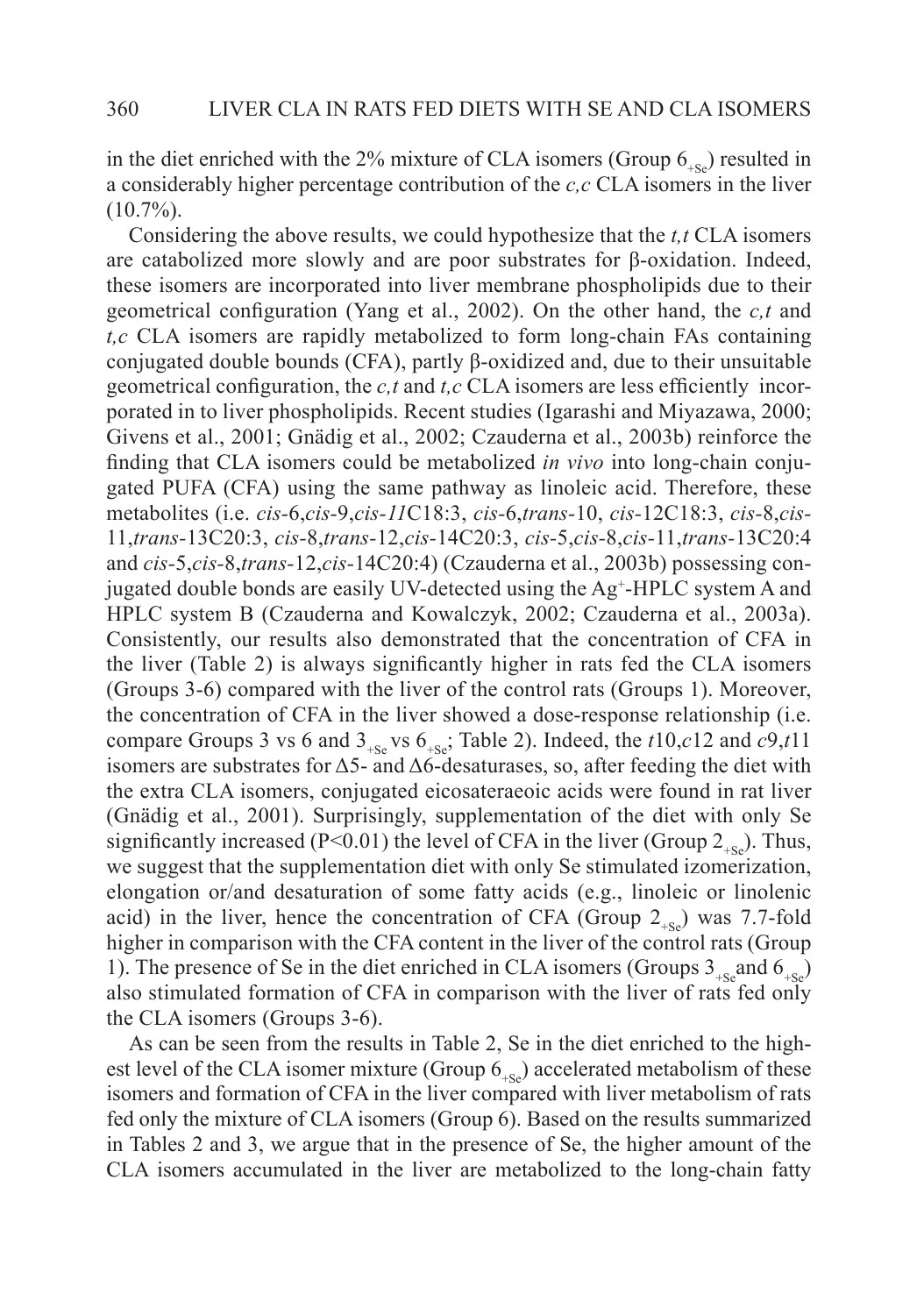acids containing conjugated double bonds (CFA). A similar effect of Se in experimental diets was found in muscles of rats fed a diet supplemented with Se and a mixture of CLA isomers (Czauderna et al., 2003b). On the other hand, Se in the diets supplemented with a mixture of CLA isomers stimulated the formation of *t,t* isomers (Groups  $3_{+S_e}$  and  $6_{+S_e}$ ) as well as decreased the rate of metabolism and/or β-oxidation of *t,t* and *c,c* CLA isomers in the liver.

 In our studies, the concentration ratios of the *c*9,*t*11 CLA isomer to the *t1*0,*c*12 CLA isomer in the liver of rats fed the diets enriched with the CLA isomer mixture were, regardless of the presence of Se, smaller compared with the ratio  $(R_{t10, c12/c9, t11})$  of these isomers in the CLA isomer mixture added to the diets  $(i.e. 0.712 - 0.833$  vs 1.0242; see Table 3). Thus, our present results are in agreement with results of Alasnier et al. (2002) and our previous study (Czauderna et al., 2003b) in which the *t*10,*c*12 and *t*10,*t*12 CLA isomers were also more efficiently driven through β-oxidation in the cells of muscles, kidneys, adipose tissue or liver than their 9,11 homologues. In our investigation, the values of  $R_{t10, c12/c9, t11}$ (Table 3) were higher in the liver of rats fed Se and the mixture of the CLA isomers (Groups  $3_{+Se}$  and  $6_{+Se}$ ) compared with the R<sub>t10,*c*12/*c9*,*t*11</sub> values in the liver of rats fed only the mixture of CLA isomers (Groups 3 and 6). Therefore, it can be hypothesized that dietary Se diminished the efficiency of β-oxidation of *t*10,*c*12 and *t*10,*t*12 CLA isomers in the liver.

#### *Fatty acid composition in the liver of rats fed the CLA isomers and selenium*

One of the most prominent effects of 1% dietary supplementation with a mixture CLA isomers and individual CLA isomers, regardless of the presence of Se in the diets (Groups 3, 4, 5,  $3_{+S_e}$ ,  $4_{+S_e}$  and  $5_{+S_e}$ ), is a reduction of the sum of all assayed total FA, SFA, PUFA, MUFA, mono-*cis* C18:1 as well as individual FA like lauric, myristic, palmitic, stearic, behenic, linoleic, oleic, and γ-linolenic acids in the liver (Tables 4 and 5). Feeding a diet supplemented only with Se (Group  $2_{\text{ss}}$ ) resulted in a significant decrease in the deposition of the sum of all investigated FAs (P<0.01), also including *trans*-fatty acids and *cis-*6C18:1 (P<0.05; Table 4).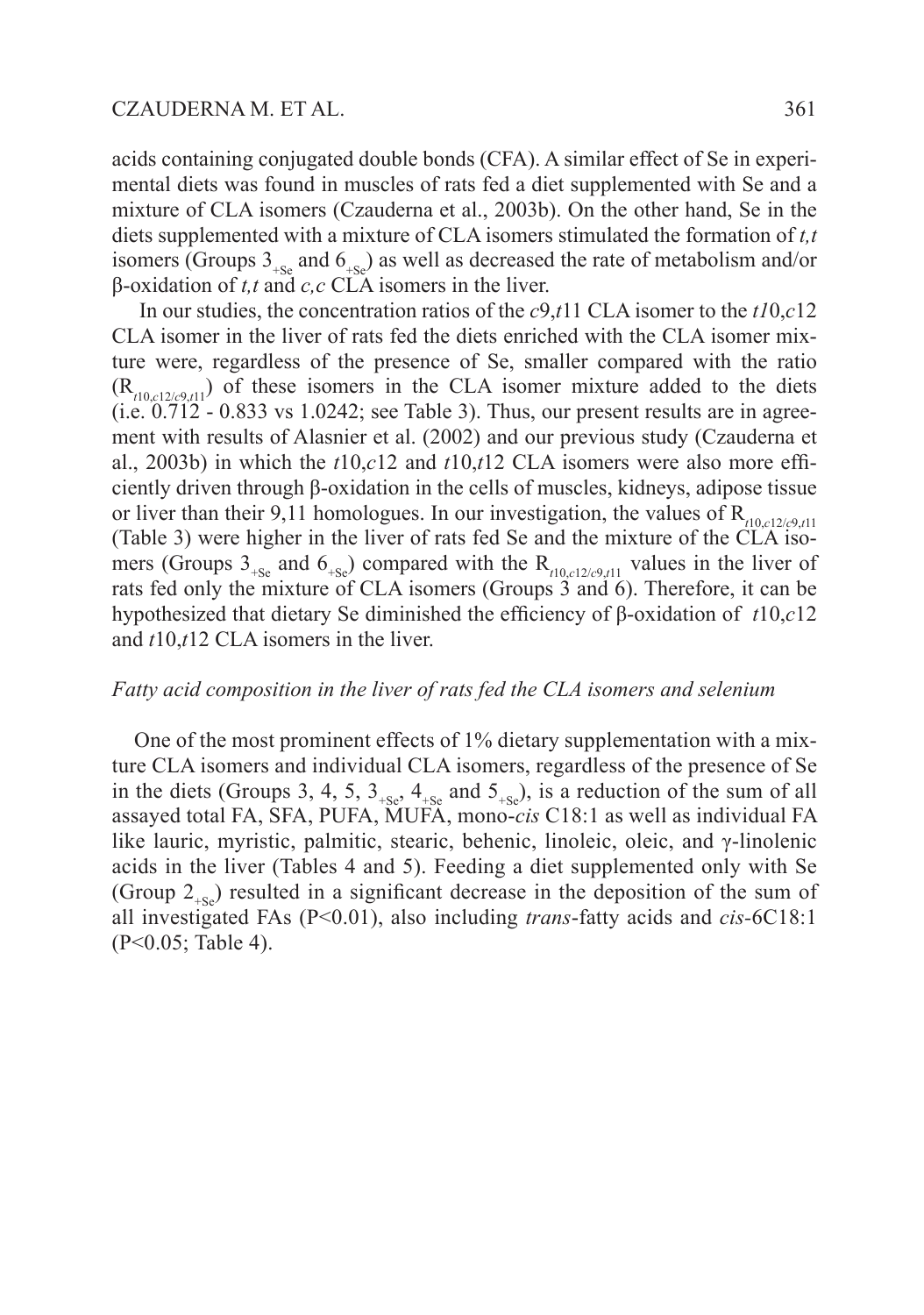| TABLE 3 |                                                                                                                              | Ratio of c9,t11<br>to $t10$ , $c12$            |
|---------|------------------------------------------------------------------------------------------------------------------------------|------------------------------------------------|
|         |                                                                                                                              | $t + t$ , $c$ isomers.<br>isomers <sup>1</sup> |
|         | $n$ (%) of selected geometrical and positional CLA isomers to the total amount of the CLA isomers (Eisomers) in the liver of | %c isomers/ <i>Σisomers</i>                    |
|         |                                                                                                                              | Total t,t isomers/<br>disomers                 |
|         | mented with the mixture of the CLA isomers and/or Se                                                                         | Triginal $t, t$<br><i>l</i> isomers<br>somers  |
|         | rats fed diets suppler<br>atio of concentratio                                                                               |                                                |

 $3 \times 10^{10}$  CA mixture) 10.1 23.4 4.6 4.6 72.91  $3_{\frac{1}{36}}$  (1% CLA mixture + Se) 25.1  $4.7$   $4.7$   $70.3$ 

23.4 25.1

23.6

 $3_{+8e}$  (1% CLA mixture + Se)

3 (1% CLA mixture)

 $6(2\%$  CLA mixture)

 $10.1\,$ 

 $4.6$ 

4.7

0.833

0.781

 $72.0$ 70.3 0.712 0.815

 $72.2$ 63.7

the rat diet mixture of the CLA isomers containing: 15.2% - the t.t CLA isomers; 5.2% - the c.c CLA isomers; -79.6% - the c9t11 + 10.c12 CLA 1 the rat diet mixture of the CLA isomers containing: 15.2% - the *t,t* CLA isomers; 5.2% - the *c,c* CLA isomers; 79.6% - the *c*9*t*11*+ t*10*,c*12 CLA  $6_{\rm{ss}}$  (2% CLA mixture + Se) 23.5 25.6 10.7 63.7 63.7 25.6  $6_{+8e} (2% CLA mixture + Se)$ isomers

6 (2% CLA mixture) 9.7 22.2 5.6 5.6 22.2

22.2

23.5 9.7

5.6

10.7

The ratio of the concentration of the  $c9x/11$  isomer to the t10 c12 isomer in the rat diet mixture of the CLA isomers: 1.0242 2 the ratio of the concentration of the *c*9,*t*11 isomer to the *t*10,*c*12 isomer in the rat diet mixture of the CLA isomers: 1.0242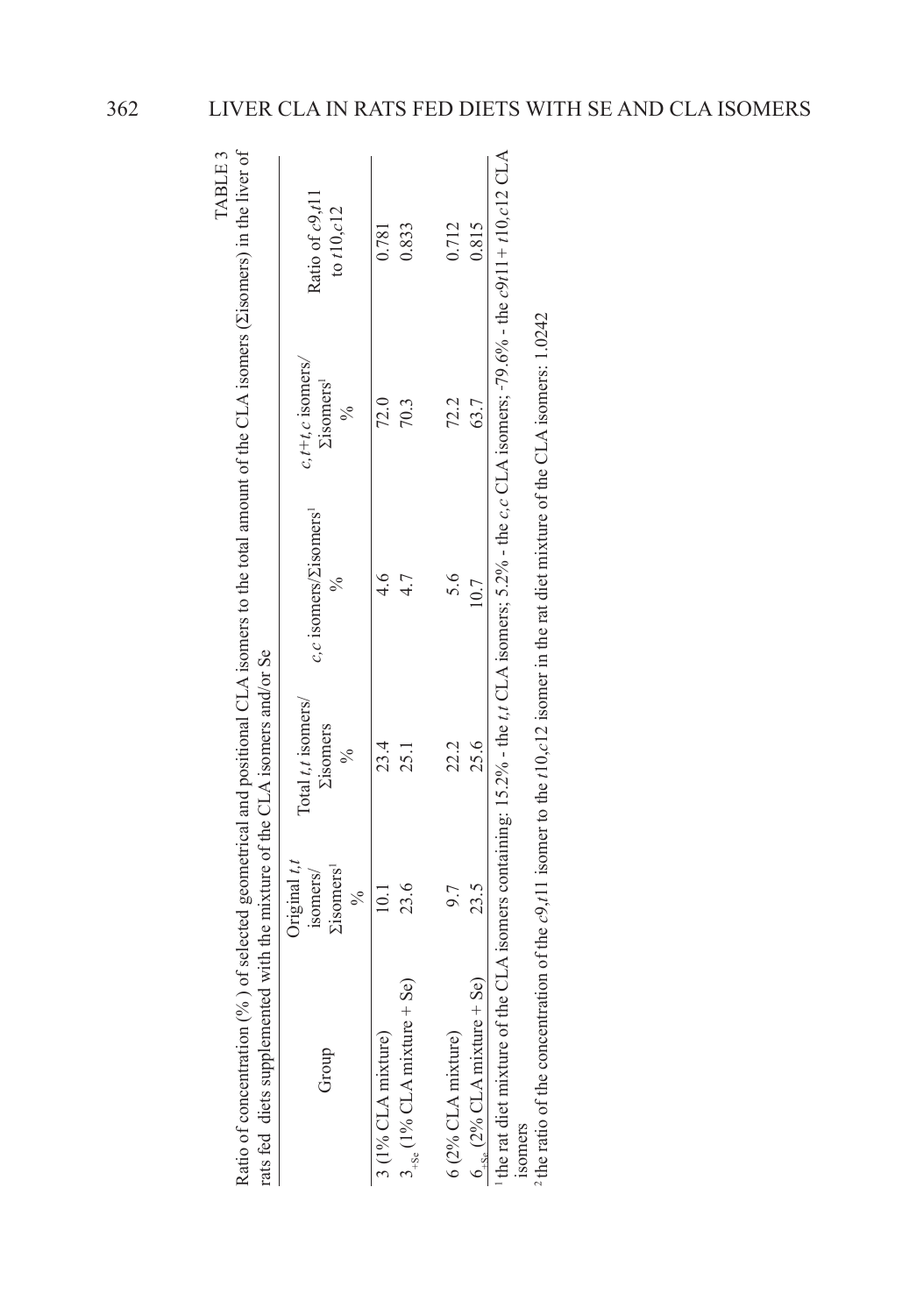|           |                                                              |                       |                      | Fatty acid (FA) contents' of selected FA in the liver <sup>3</sup> of rats fed diets enriched in the CLA isomers and/or Se                                                                                                                                                                                                                                                                                                                                  |                                 |                              |                              |                        |                                               |                    | TABLE 4                         |
|-----------|--------------------------------------------------------------|-----------------------|----------------------|-------------------------------------------------------------------------------------------------------------------------------------------------------------------------------------------------------------------------------------------------------------------------------------------------------------------------------------------------------------------------------------------------------------------------------------------------------------|---------------------------------|------------------------------|------------------------------|------------------------|-----------------------------------------------|--------------------|---------------------------------|
| Group     | $\Sigma FA^2$<br>mg/gm                                       | Mg/g<br>$SFA^2$       | PUFA<br>mg/g         | MUFA <sup>4</sup><br>mg/gm                                                                                                                                                                                                                                                                                                                                                                                                                                  | c9,12C18:2 <sup>5</sup><br>mg/g | $\Sigma$ m- $cC18:1$<br>mg/g | $c-9C18:15$<br>mg/g          | mg/gl                  | c-6C18:1 Zm-tC18:1 t-9C18:0<br>$\overline{a}$ | $\overline{a}a$    | c6,9,12C<br>mg/gm<br>$18:3^{5}$ |
|           | $35.0^{ABCa}$ 11                                             | $9^{\text{ABCabcde}}$ | 23.1 <sup>Aabc</sup> | 3.49 АВС DEFGab                                                                                                                                                                                                                                                                                                                                                                                                                                             | $5.52$ <sup>ABCDEFab</sup>      | $3.36$ <sup>ABCDEFabc</sup>  | $3.07$ <sup>АВСDЕГ</sup> СНІ | $292^{ab}$             | 128 <sup>A</sup>                              | 98 <sup>ab</sup>   | 11.9 <sup>Atab</sup>            |
| $2_{+56}$ | 19.1 <sup>Abod</sup>                                         | $5^{Da}$              | $9.7$ <sup>лвС</sup> | 1.96 <sup>A</sup>                                                                                                                                                                                                                                                                                                                                                                                                                                           | $2.81$ <sup>Agod</sup>          | $1.87^{\rm A}$               | $.69^{\circ}$                | $181$ <sup>ABacd</sup> | 89 <sup>Bab</sup>                             | $69^{\text{ABac}}$ | 2.9                             |
|           | $23.3^{\text{Be}}$                                           | 6.6                   | 14.4 <sup>Da</sup>   | 1.78 <sup>B</sup>                                                                                                                                                                                                                                                                                                                                                                                                                                           | 4.05 <sup>B</sup>               | 1.67 <sup>B</sup>            | 46 <sup>B</sup>              | 215                    | 108                                           | 84 <sup>d</sup>    | $3.5^{\circ}$                   |
|           | $23.6^{a}$                                                   | 0.1 <sup>b</sup>      | 13.6 <sup>b</sup>    | $2.11^{\circ}$                                                                                                                                                                                                                                                                                                                                                                                                                                              | 3.28 <sup>C</sup>               | 2.25 <sup>a</sup>            | .87c                         | 385                    | $82^{\text{A}}$                               | $64^{\circ}$       | 3.7 <sup>b</sup>                |
|           | 24.2°                                                        | $9.1^{\circ}$         | $15.1^{\circ}$       | $1.92^{D}$                                                                                                                                                                                                                                                                                                                                                                                                                                                  | 4.07 <sup>a</sup>               | 1.79°                        | 1.41 <sup>D</sup>            | 385                    | 130                                           | Ξ                  | 3.9                             |
|           | $38.4^{\circ}$                                               |                       | 27.3 <sup>D</sup>    | 1.91 <sup>E</sup>                                                                                                                                                                                                                                                                                                                                                                                                                                           | 7.17                            | 1.77 <sup>p</sup>            | .54E                         | 229                    | 139                                           | 107                | 3.6                             |
|           | $3_{+8e}$ 24.9 <sup>b</sup>                                  | $8^{\circ}$           | 16.1 <sup>B</sup>    | $2.53^{a}$                                                                                                                                                                                                                                                                                                                                                                                                                                                  | 4.36 <sup>GB</sup>              | $2.35^{b}$                   | 1.75 <sup>F</sup>            | 599c                   | 182 <sup>a</sup>                              | $145^{nd}$         | $4.2^{\circ}$                   |
|           | $24.9^\circ$                                                 | 9.1 <sup>d</sup>      | 15.8 <sup>d</sup>    | 2.49 <sup>b</sup>                                                                                                                                                                                                                                                                                                                                                                                                                                           | $4.07^{pc}$                     | $2.35^{\circ}$               | 1.87 <sup>G</sup>            | $478^{\text{A}}$       | 144                                           | $117^c$            | 3.7                             |
|           | $5_{+8e}$ 25.4 <sup>d</sup>                                  | 8e                    | $15.7^{\circ}$       | 2.19 <sup>F</sup>                                                                                                                                                                                                                                                                                                                                                                                                                                           | 3.95 <sup>Ed</sup>              | 2.06 <sup>E</sup>            | 1.71 <sup>н</sup>            | 357 <sup>d</sup>       | 125 <sup>b</sup>                              | 104                |                                 |
|           | $6_{-8e}$ 27.9                                               | $8.1^\text{CD}$       | 19.8 <sup>e</sup>    | 2.08 <sup>G</sup>                                                                                                                                                                                                                                                                                                                                                                                                                                           | 2.64 <sup>F</sup>               | 1.92 <sup>F</sup>            | 1.34 <sup>1</sup>            | 579 <sup>вь</sup>      | 159 <sup>B</sup>                              | 123 <sup>B</sup>   | $\overline{0}$                  |
|           | <sup>4</sup> the sum of mono-cis<br>$5c-9C18:1$ – oleic acid |                       |                      | C18:1 and mono-transC18:1 (abbreviations for these fatty acids, see Table $6$ )<br>means in columns with the same letter are significantly different at the $^{A,B}P<0.01$ or $^{a,D}P<0.05$ level<br>t; $c9,12C18.2$ - linoleic acid; $c6,9,12C18.3$ - $\gamma$ -linolenic acid<br>$2$ $\SigmaFA$ - the sum of all detected fatty acids; $SFA$ - saturated fatty acids<br><sup>3</sup> fatty acid content was calculated from lyophilized liver samples, g |                                 |                              |                              |                        |                                               |                    |                                 |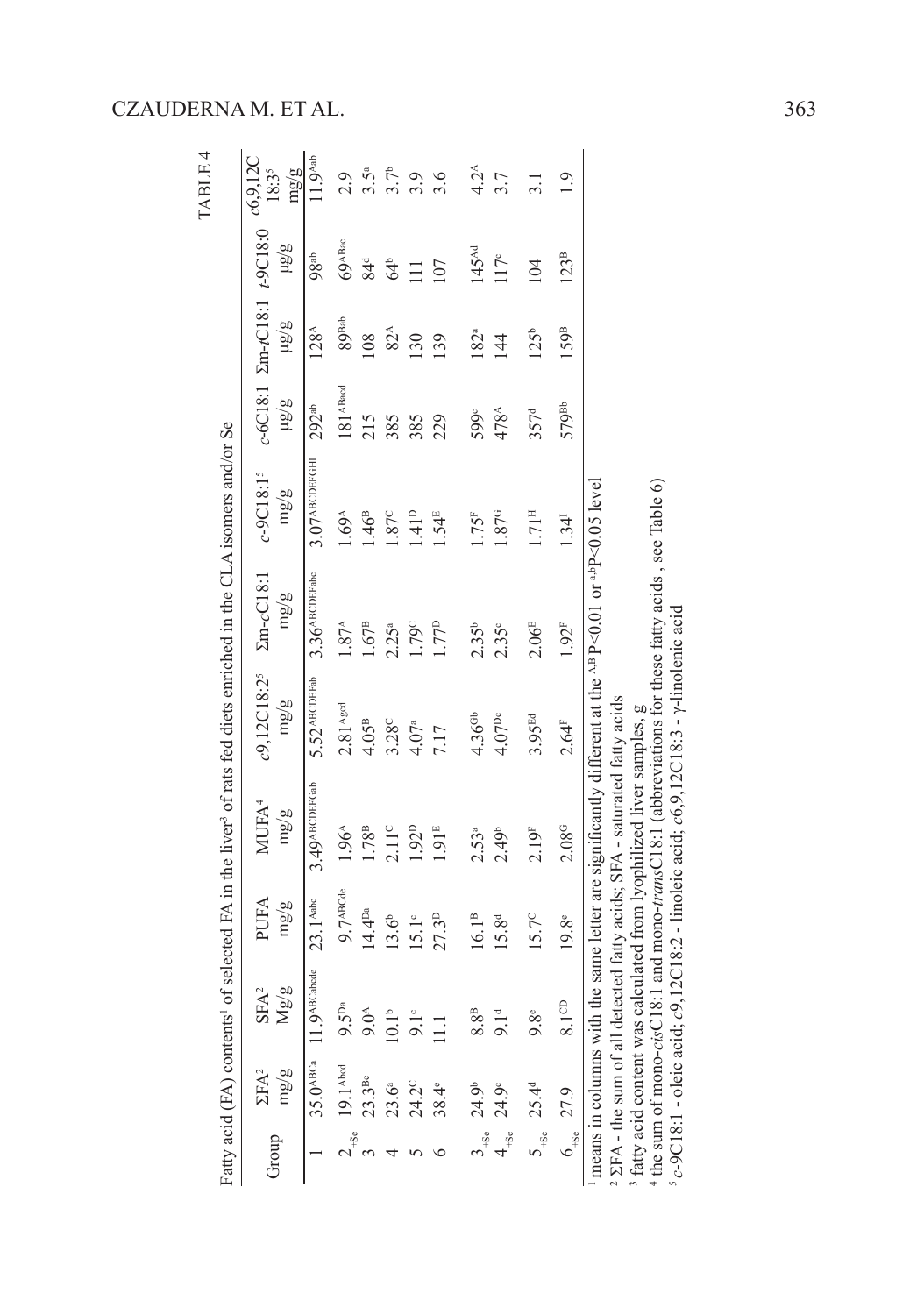#### 364 LIVER CLA IN RATS FED DIETS WITH SE AND CLA ISOMERS

Se in the diet enriched in CLA isomers (Groups  $3_{+Se}$ ,  $4_{+se}$ ,  $5_{+Se}$  and  $6_{+Se}$ ) generally stimulated a decrease in the concentration of the sum of all assayed FAs in the liver, and increased the concentration of *cis-*6 C18:1 and assayed *trans* fatty acids (Table 4). So, it is clear that Se(VI), as a strong oxidant in the CLA-isomerenriched diets (Groups  $3_{+S_e}, 4_{+S_e}, 5_{+S_e}$  and  $6_{+S_e}$ ), stimulated formation of unsaturated FAs possessing a *trans* geometric configuration that is not typical of non-ruminants (Table 4). Unexpectedly, rats fed the mixtures of CLA isomers or individual isomers (regardless of the presence of Se in the diet) showed generally the higher concentration of C8:0 and C10:0 in the liver (Table 5). We could hypothesize that dietary supplementation of CLA isomers resulted in a decrease in all chain lengths of synthesized fatty acids, however this inhibitory effect was most pronounced for those synthesized *de novo.* On the other hand, *de novo* lipogenesis of fatty acids involves mainly short- and medium-chain length FAs (4-14 carbon atoms), and a portion of the 16-carbon fatty acids. So, these observations together suggest that in the liver of rats fed the experimental diets, the enhanced concentration of caprylic and capric acid (C8:0 and C10:0) could be related to stimulation of accumulation of FA β-oxidation products having longer carbon chains. The change in the concentration of arachidic acid  $(C20:0)$  in the liver (Table 5) could be correlated (Table 2) with the content change of CFA in the liver (i.e. long-chain CLA metabolites: *cis-*8,*cis-*11,*trans-*13C20:3, *cis-*8,*trans-*12,*cis-*14 C20:3, *cis-*5,*cis-*8,*cis-*11, *trans-*13C20:4, *cis-*5,*cis-*8,*trans-*12,*cis-*14C20:4). So, we suggest that in the liver, some long-chain CLA metabolites might have been saturated before (β-oxidation), consequently the content of arachidic acid depended upon the concentration of long-chain CLA metabolites (CFA).

Feeding the CLA isomers, regardless of the presence of dietary Se, resulted in decreasing the content of oleic acid (*cis-*9C18:1) and the sum of mono-*cis* C18:0 in the liver. This is consistent with our previous results (Czauderna et al., 2003b) showing that CLA isomers, especially the *t*10,*c*12 CLA isomer, are responsible for the change in the levels of mono-unsaturated and saturated FAs in organs from animals fed the CLA isomers due to decreasing the  $\Delta$ 9 desaturation of FAs such as C16:0 or C18:0 (Alasnier et al., 2002). Recent studies (Alasnier et al., 2002; Bauman et el., 2003) have demonstrated that CLA isomers, especially the *t*10,*c*12 CLA isomer, caused a reduction in Δ9-desaturase capacity, inhibited steaoryl-CoA desaturase mRNA expression and FA synthesis. Consequently, the value of the concentration ratio (R) of oleic acid to C18:0 (i.e.  $\Delta$ 9-desaturase index) in the liver of rats fed the experimental diets increased (Table 6) compared with the concentration ratio of these fatty acids in the liver of the control rats (Group 1). Recent studies (Simon et al., 2000; Alasnier et al., 2002; Bauman et al., 2003) have found that after CLA isomers (especially the *trans-*10,*cis-*12 isomer) were fed to mice, the content of stearyl-CoA desaturase gene 1 mRNA in the liver decreased by 45-75%. Thus, a decrease in Δ9-desaturation is a major reason for modification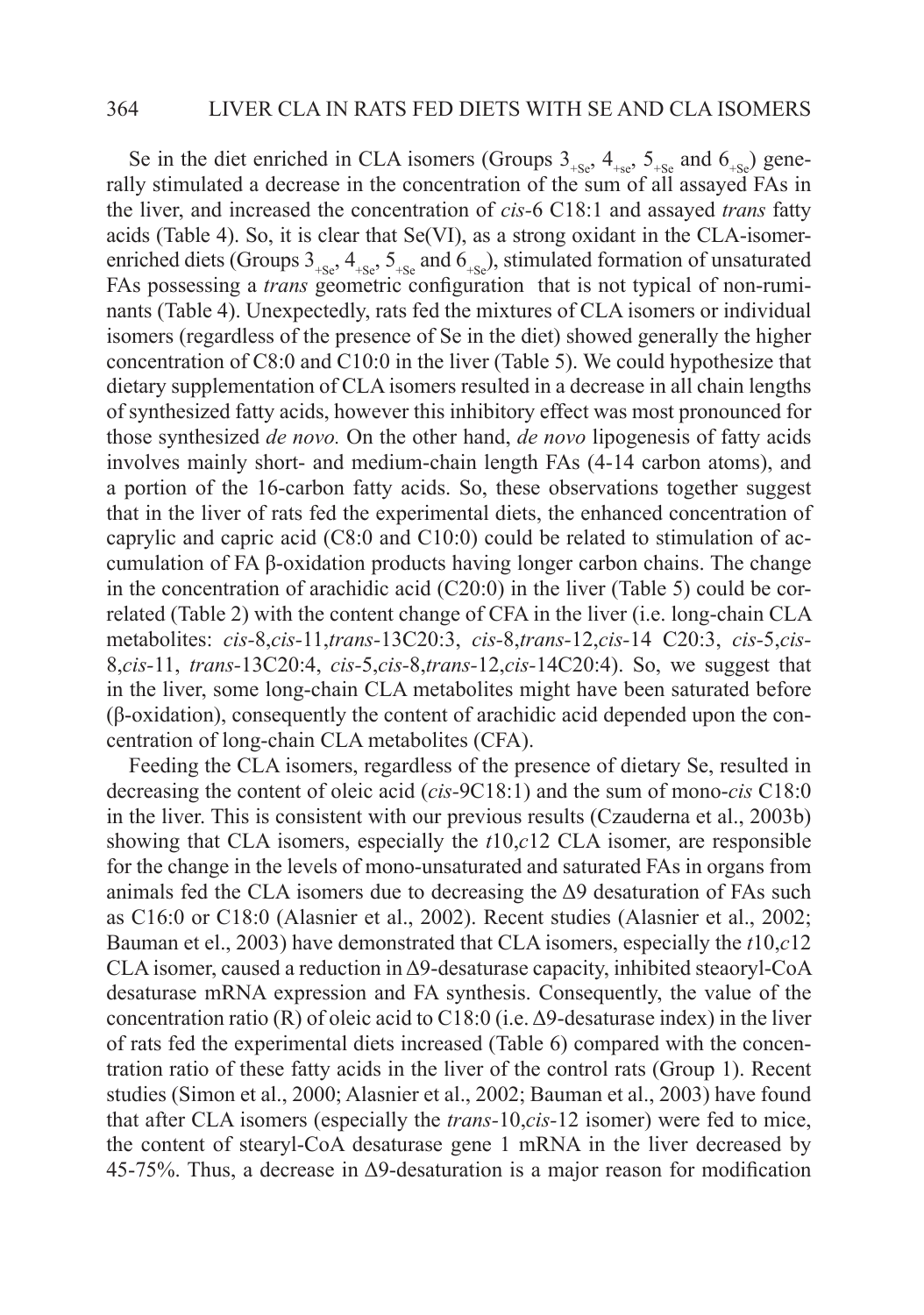| Saturated fatty acid ( |                        | SAF) content in the liver of rat fed the experimental diets                                                                                    |                       |                  |                   |                  |                       | TABLE 5                   |
|------------------------|------------------------|------------------------------------------------------------------------------------------------------------------------------------------------|-----------------------|------------------|-------------------|------------------|-----------------------|---------------------------|
|                        | C8:0                   | C10:0                                                                                                                                          | C12:0                 | C14:0            | C16.0             | C18:0            | 220:0                 | C22:0                     |
|                        | $\frac{19}{8}$         | 5/8rt                                                                                                                                          | a/an                  | a/an             | mg/g              | mg/gm            | ing/a                 | 18/8                      |
|                        | $14.6^{\mathrm{Abab}}$ | $10.2^{Aa}$                                                                                                                                    | $9.4^{\text{Aabcde}}$ | 158ABCDEab       | $6.1$ ABabode     | $5.6ABa$ bede    | 19.4 <sup>ABabc</sup> | $5.7$ <sup>ABCDEFGH</sup> |
|                        | 34.9 <sup>acd</sup>    | ğ                                                                                                                                              | 6.1                   | $95^{\text{A}}$  | $4.7^{\text{Ac}}$ | 4.6 <sup>a</sup> | 33.9 <sup>AC</sup>    | 3.7 <sup>M</sup>          |
|                        | $16.8^{\circ}$         | $9.2$<br>14.4                                                                                                                                  | 5.7 <sup>a</sup>      | $102^a$          | 4.5 <sup>bf</sup> | $4.3^{\circ}$    | $9.3^{\text{BDE}}$    | 3.7 <sup>B</sup>          |
|                        | 17.5                   |                                                                                                                                                | 5.0 <sup>A</sup>      | $100^{\text{B}}$ | $5.2^{\circ}$     | $\frac{1}{4}$    | $18.8^{d}$            | $3.5^\circ$               |
|                        | 23.0 <sup>b</sup>      | 10.5                                                                                                                                           | 6.3 <sup>b</sup>      | 10 <sup>b</sup>  | 4.6 <sup>d</sup>  | $\frac{4}{4}$    | 17.6                  | $2.8^{\text{D}}$          |
|                        | $30.4$ <sup>Ae</sup>   | $\rm \bar{Q}$                                                                                                                                  | 7.2                   | 110              | 5.2 <sup>f</sup>  |                  | 31.0 <sup>AD</sup>    | 3.6 <sup>Ea</sup>         |
|                        | $14.7^\circ$           | 10.4                                                                                                                                           | 5.7c                  | $104^\circ$      | $4.2^{\text{A}}$  | $4.5^{\circ}$    | $16.7^{\times}$       | 3.0 <sup>F</sup>          |
|                        | 40.7                   | 14.7                                                                                                                                           | 7.9                   | 98 <sup>D</sup>  | $4.3^{\circ}$     | 4.6 <sup>d</sup> | 32.1 <sup>bd</sup>    | 4.6                       |
|                        | 13.9 <sup>d</sup>      | $23.3^{\text{A}}$                                                                                                                              | 5.5 <sup>d</sup>      | 133              | 5.0               | $4.6^e$          | 25.0                  | 3.0 <sup>G</sup>          |
|                        | 60.9 <sup>B</sup>      | 17.0 <sup>a</sup>                                                                                                                              | $5.4^e$               | $90^{\text{E}}$  | 3.8 <sup>BC</sup> | 4.1 <sup>B</sup> | $32.8^\circ$          | 2.1 <sup>HIa</sup>        |
| walczyk, 2002)         |                        | 7.0.0 - not quantificated (NQ) due to the close presence of the large amount of CFA (i.e. below the limit of quantification; Czauderna and Ko- |                       |                  |                   |                  |                       |                           |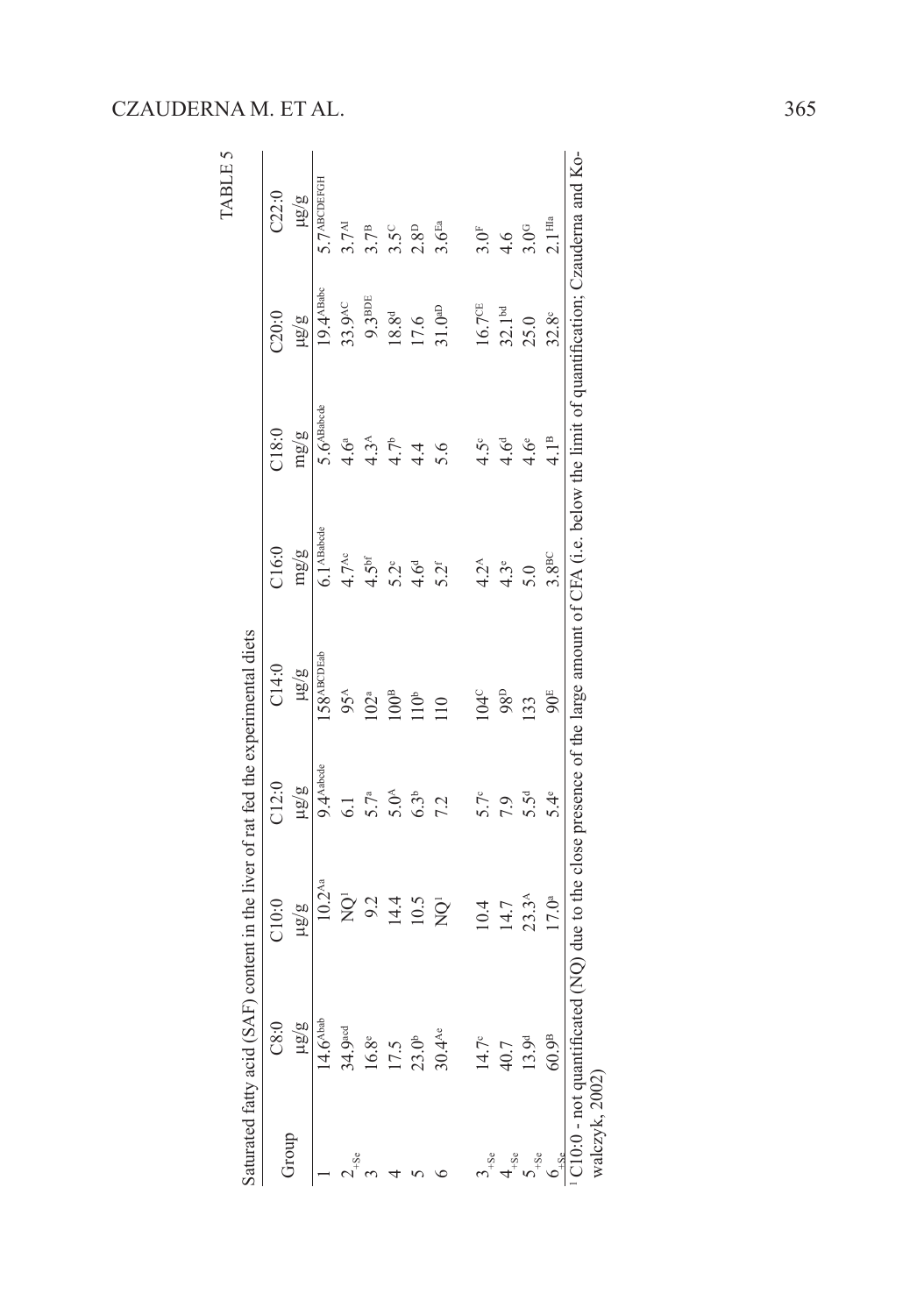|                   |                            |                                      |                                                                                                                                                                                                                                                                                                                                                                                                                                                                                                                                                     |                                                      |                          |                              |                                             |                       |                                            | TABLE 6              |
|-------------------|----------------------------|--------------------------------------|-----------------------------------------------------------------------------------------------------------------------------------------------------------------------------------------------------------------------------------------------------------------------------------------------------------------------------------------------------------------------------------------------------------------------------------------------------------------------------------------------------------------------------------------------------|------------------------------------------------------|--------------------------|------------------------------|---------------------------------------------|-----------------------|--------------------------------------------|----------------------|
|                   |                            |                                      | Ratios $(R)$ <sup>1</sup> of selected FA in the liver of rats fed diets enriched in the CLA isomers and/or Se                                                                                                                                                                                                                                                                                                                                                                                                                                       |                                                      |                          |                              |                                             |                       |                                            |                      |
| Group             | $R_{C18:069C18:1}$         | $R_{\mathrm{C18:0\text{[m-C18:1]}}}$ | $R_{\rm SK\Delta \rm OCR1}$                                                                                                                                                                                                                                                                                                                                                                                                                                                                                                                         | $R_{\scriptstyle\rm SFA/m\text{-}\mathrm{cisCl8:1}}$ | $R_{\rm SFAPUFA}$        | $R_{\rm SFA/m\text{-}C18:1}$ | $R_{\text{C18:0}\underline{\text{6C18:1}}}$ | $K_{C18;0/9C18;1}$    | $R_{C18:0/m+C18:1}$ $K_{SFA\omega GC18:1}$ |                      |
|                   | $1.902$ <sup>ABCDEFa</sup> | $1.738$ <sup>ABabc</sup>             | $4.023$ <sup>ABCDEFGa</sup>                                                                                                                                                                                                                                                                                                                                                                                                                                                                                                                         | $3.673$ <sup>ABCabc</sup>                            | $0.602^{A}$              | 99.1 <sup>ab</sup>           | 20.7                                        | $61.4$ <sup>abc</sup> | 47.0 <sup>ab</sup>                         | 43.6 <sup>Aba</sup>  |
|                   | 3.021 <sup>a</sup>         | 2.747a                               | 6.188ª                                                                                                                                                                                                                                                                                                                                                                                                                                                                                                                                              | 5.621ª                                               | $1.045$ <sup>ABCDE</sup> | $113.6$ ABCc                 | 31.1 <sup>ABab</sup>                        | 75.1 маст             | 55.0 <sup>Abcd</sup>                       | $63.2^{\text{CDec}}$ |
|                   | $3.052^{Ab}$               | 2.684A                               | 6.227 <sup>Ab</sup>                                                                                                                                                                                                                                                                                                                                                                                                                                                                                                                                 | 5.472 <sup>Md</sup>                                  | 0.634                    | 85.5 <sup>d</sup>            | 23.6                                        | 53.1 <sup>d</sup>     | 41.5                                       | 47.8                 |
|                   | 2.538                      | 2.082                                | 5.408                                                                                                                                                                                                                                                                                                                                                                                                                                                                                                                                               | 4.481 <sup>b</sup>                                   | 0.743                    | 90.4                         | 19.2                                        | 72.6                  | 40.5                                       | 42.4                 |
|                   | $3.180^{\rm B}$            | 2.595                                | $6.596^{B}$                                                                                                                                                                                                                                                                                                                                                                                                                                                                                                                                         | 5.381°                                               | 0.609                    | 75.4                         | 17.6                                        | 41.2 <sup>a</sup>     | 35.8                                       | 36.0                 |
|                   | 3.649 <sup>C</sup>         | 3.175 <sup>B</sup>                   | 7.195°                                                                                                                                                                                                                                                                                                                                                                                                                                                                                                                                              | 6.260 <sup>B</sup>                                   | 0.406                    | 79.7                         | 24.5                                        | 52.5                  | 40.4                                       | 48.4                 |
|                   |                            |                                      |                                                                                                                                                                                                                                                                                                                                                                                                                                                                                                                                                     |                                                      |                          |                              |                                             |                       |                                            |                      |
|                   | 2.668 <sup>pb</sup>        | $2.128^{b}$                          | 5.250 <sup>pb</sup>                                                                                                                                                                                                                                                                                                                                                                                                                                                                                                                                 | 4.186 <sup>d</sup>                                   | $0.564^{B}$              | 59.6 <sup>Aad</sup>          | $14.5^{\circ}$                              | 36.0 <sup>Abd</sup>   | $30.3^{Aa}$                                | 28.5 <sup>b</sup>    |
|                   | 4.858                      | 2.582                                | 9.576 <sup>E</sup>                                                                                                                                                                                                                                                                                                                                                                                                                                                                                                                                  | 5.109                                                | 0.617c                   | 69.2 <sup>B</sup>            | $11.0^{\circ}$                              | 42.8 <sup>B</sup>     | 34.9 <sup>c</sup>                          | 21.8 <sup>AC</sup>   |
|                   | 2.813E                     | 2.317°                               | 5.945 <sup>F</sup>                                                                                                                                                                                                                                                                                                                                                                                                                                                                                                                                  | 4.905 <sup>C</sup>                                   | 0.629 <sup>D</sup>       | 80.9                         | $14.3^{b}$                                  | 44.9 <sup>c</sup>     | 37.7 <sup>d</sup>                          | $30.5^{\circ}$       |
| $1 + \frac{1}{2}$ | 3.290F                     | 2.354                                | 6.4539                                                                                                                                                                                                                                                                                                                                                                                                                                                                                                                                              | 4.617                                                | $0.561$ <sup>E</sup>     | 55.4 <sup>cb</sup>           | $92^B$                                      | $35.2^{Dc}$           | $28.0^{Bb}$                                | 18.0 <sup>BD</sup>   |
|                   |                            |                                      | trans-9C18:1, trans-7C18:1 and trans-6C18:1; PUFA – the sum of linolenic acid, y-linolenic acid, linoleic acid, linolenelaidic acid and linolelaidic<br>the ratio of saturated fatty acids (SFA) or C18:0 to unsaturated fatty acids (c9C18:1-oleic acid; c6C18:1, -cis-6C18:1; m-cC18:1, -mono cis C18:<br>, i.e.: the sum of cis-6C18:1, cis-9C18:1 and cis-11C18:1; $\beta$ C18:1 - $trans-9$ C18:1; $max-9$ C18:1; $max-18:1$ , $max-18:1$ , $max-11$ C18:1<br>acid; SFA – the sum of C8:0, C10:0, C12:0, C14:0, C16:0, C18:0, C20:0 and C22:0) |                                                      |                          |                              |                                             |                       |                                            |                      |
|                   |                            |                                      |                                                                                                                                                                                                                                                                                                                                                                                                                                                                                                                                                     |                                                      |                          |                              |                                             |                       |                                            |                      |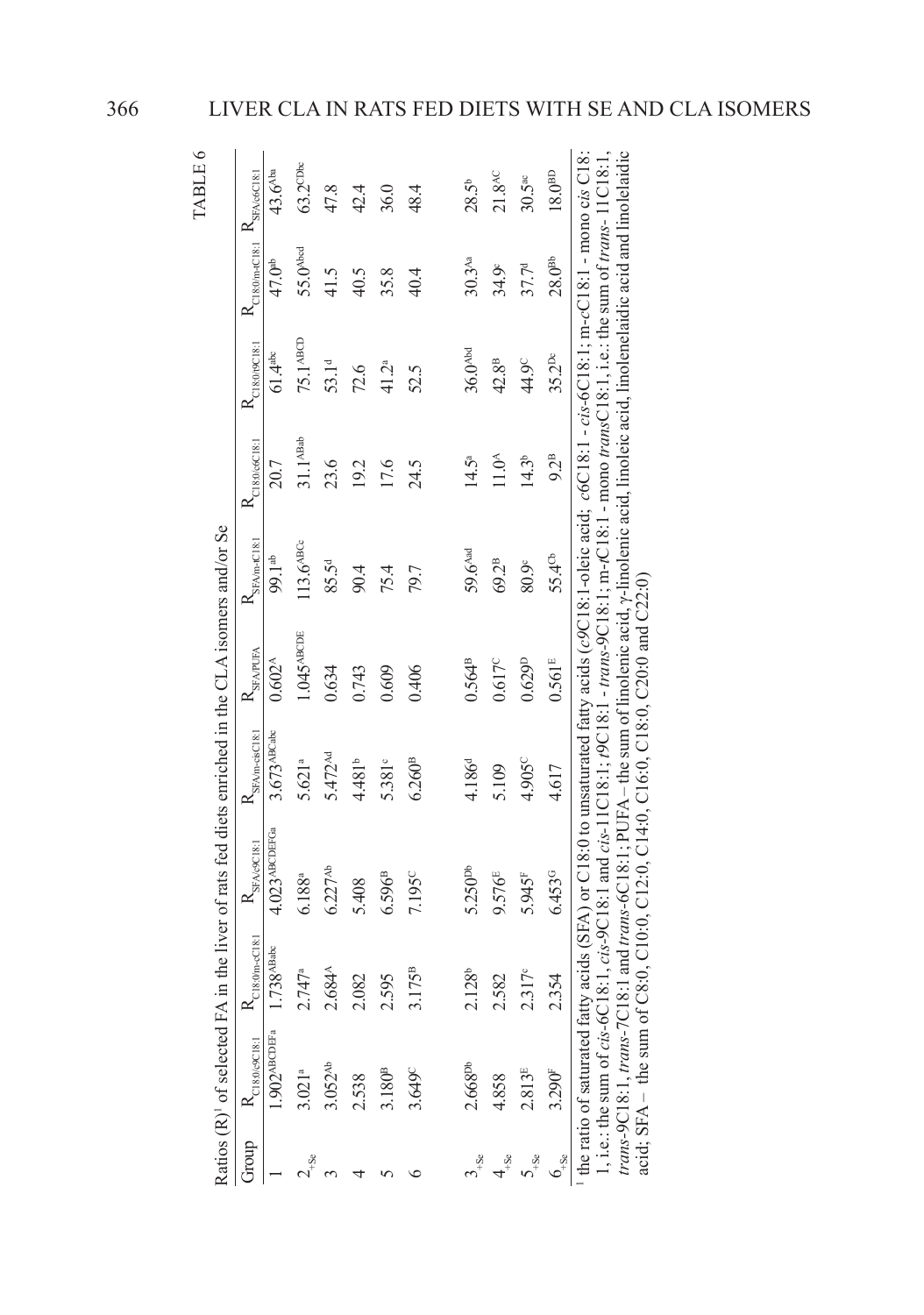of the FA profile in animals fed CLA isomers (Simon et al., 2000). The substrate: product relationship for Δ9-desaturase is further supported by detailed analysis of values of the  $R_{C18:0/m-C18:1}$ ,  $R_{SFA/e9C18:1}$  and  $R_{SFA/m-cisC18:1}$  ratios (Table 6). As shown in Table 5, CLA isomers and Se in the diet inhibited Δ6-desaturase activity, and this effect was predominantly seen for γ-linolenic acid in all of the experimental diets (i.e. generally for formation n-6 PUFA). On the other hand, the substrate:product relationship for the  $R_{C18:0/6C18:1}$ ,  $R_{C18:0/9C18:1}$ ,  $R_{SFA/6C18:1}$ ,  $R_{C18:0/m-rC18:1}$ ,  $R_{SFA/PUFA}$  and R<sub>SFA/m-tC18:1</sub> ratios was not consistent, so, we suppose that the experimental diets decreased both the formation yield of substrates for Δ9-, Δ6- and/or Δ5-desaturase and the capacity of these desaturases.

# **CONCLUSIONS**

We conclude that at 2 ppm Se supplementation was of no benefit for rat body mass gain, however, it was safe. Our experiment demonstrated that Se (VI), as a strong oxidant, stimulated driving SFA and PUFA through the β-oxidation pathway. Feeding 1% CLA isomers, regardless of the presence of Se, resulted generally in decreasing the concentration of all assayed non-conjugated fatty acids. The current study clearly showed that *trans-trans* CLA isomers are preferentially incorporated into the liver while there is partial discrimination in the accumulation of *cis-cis* and *cis-trans/trans-cis* CLA isomers. The lower concentration of *cis-cis*  and *trans-cis/cis-trans* CLA isomers (like *trans-*10,*cis*-12 isomer) is the result of rapid metabolism, β-oxidation and poor geometrical configuration. On the other hand, the higher concentration of *trans-trans* CLA isomers could be due to their slower metabolism, preferred geometrical insertion into membrane phospholipids, and the fact that they are poor substrates for the β-oxidation pathway (Yang et al., 2002). The results clearly demonstrate that the CLA isomer content in the liver reflected that of dietary CLA and Se. CLA isomers, specifically the *trans*-10,*cis-*12 CLA isomer, are a potent inhibitor of fat synthesis and these isomers were responsible for the modification of the saturation/mono-unsaturation ratio by decreasing the Δ9-desaturation of C16:0 and C18:0.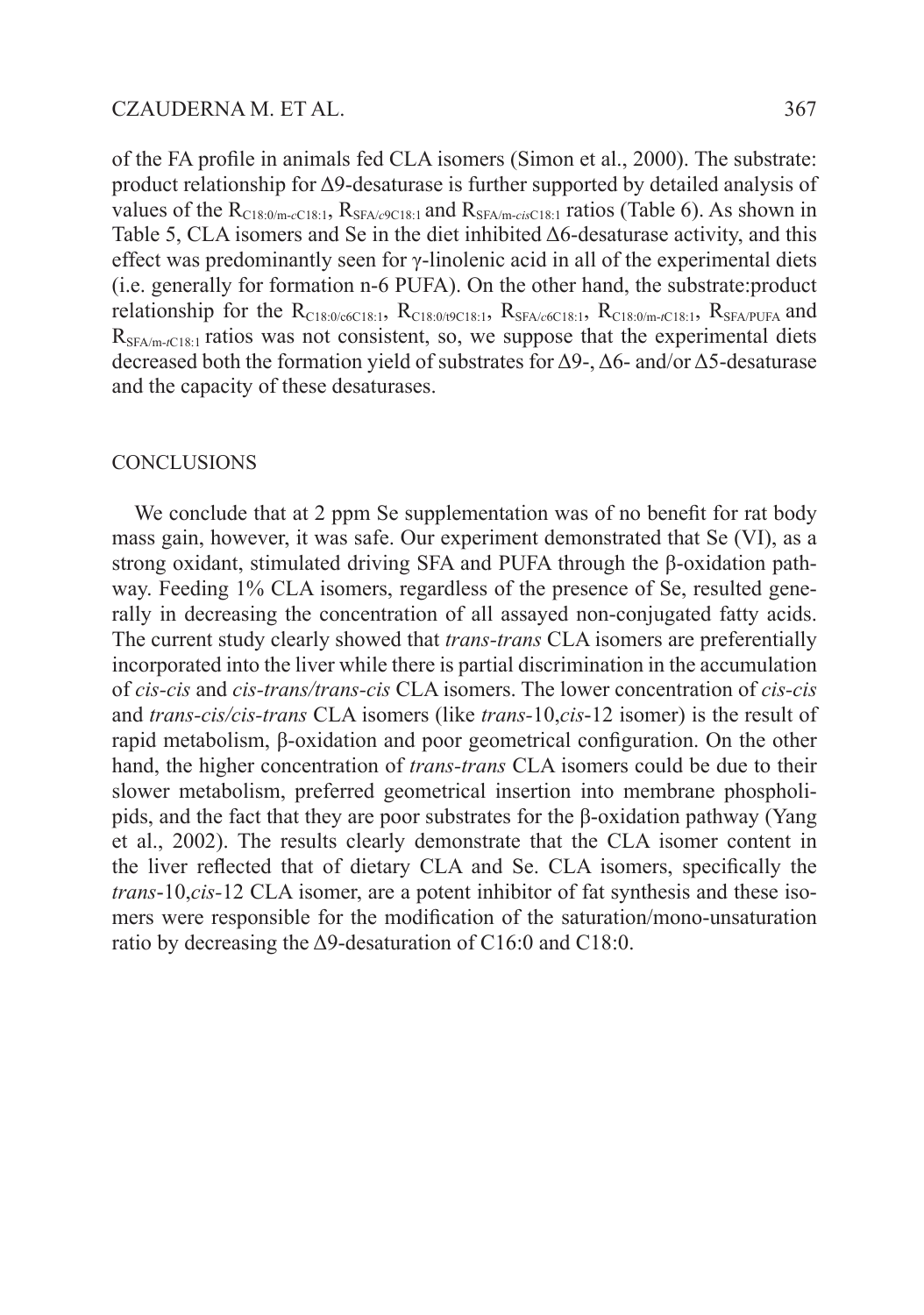#### 368 LIVER CLA IN RATS FED DIETS WITH SE AND CLA ISOMERS

#### **REFERENCES**

- Alasnier C., Berdeaux O., Chardigny J.M., Sébédio J.L., 2002. Fatty acid composition and conjugated linoleic acid content of different tissues in rats fed individual conjugated linoleic acid isomers given as triacylglycerols. J. Nutr. Biochem. 13, 337-345
- Arteel G.E., Sies H., 2001. The biochemistry of selenium and gluthatione system. Environ. Toxicol. Pharmacol. 10, 153-158
- Bauman D.E., Corl B.A., Peterson D.G., 2003. The biology of conjugated linoleic acids in ruminants. In: J.L. Sebedio, W.W. Christie, R.O. Adlof (Editors). Advances in Conjugated Linoleic Acid Research. AOCS Press, Champagign, Illinois, vol. II, pp. 146-173
- Corino C., Mourou J., Magni S., Pastorelli G., Rosi F., 2002. Influence of dietary conjugated linoleic acid on growth, meat quality, lipogenesis, plasma leptin and physiological variables of lipid metabolism in rabbits. J. Anim. Sci. 80, 1020-1028
- Crespo A.M., Reis M.A., Lanca M.J., 1995. Effect of selenium supplementation on polyunsaturated fatty acids in rats. Biol. Trace Elem. Res. 47, 335-341
- Czauderna M., Kowalczyk J., 2002. Separation of some mono-, di- and tri-unsaturated fatty acids containing 18 carbon atoms by high-performance liquid chromatography and photodiode array detection. J. Chromatogr. B 760, 165-178
- Czauderna M., Kowalczyk J., 2002. HPLC sepatration of some unsaturated and saturated fatty acids. Chem. Anal. (Warszawa) 47, 867-882
- Czauderna M., Kowalczyk J., Wąsowska I., Niedźwiedzka K.M., 2002. A highly efficient method for derivatization of fatty acids for high performance liquid chromatography. J. Anim. Feed Sci. 11, 517-526
- Czauderna M., Kowalczyk J., Wąsowska I., Niedźwiedzka K.M., 2003a. Determination of conjugated linoleic acid isomers by liquid chromatography and photodiode array detection. J. Anim. Feed Sci. 12, 269-382
- Czauderna M., Kowalczyk J., Wąsowska I., Niedźwiedzka K.M., Pastuszewska B., 2003b. The effects of selenium and conjugated linoleic acid (CLA) isomers on fatty acid composition, CLA isomer content in tissues, and growth of rats. J. Anim. Feed Sci. 12, 865-881
- Czauderna M., Kowalczyk J., Wąsowska I., Niedźwiedzka K.M., Pastuszewska B., 2004. Conjugated linoleic acid (CLA) content and fatty acids composition of muscle in rats fed isomers of CLA and selenium. J. Anim. Feed Sci. 13, 183-196
- Degrace P., Demizieux L., Gresti J., Chardigny J., Sébédio J., Clouet P., 2003. Association of liver steatosis with lipid oversecretion and hypotriglyceridaemia in C57BL/6j mice fed *trans-*10,*cis-*12-linoleic acid. FEBS Lett. 546, 335-339
- Givens D.I., Cottroll B.R., Davies M., Lee P.A., Mansbridge R.J., Moss A.R., 2001. Sources of n-3 polyunsaturated fatty acids additional to fish oil for livestock diets - a review. Nutr. Abstr. Rev., Ser. B. 71, 54R-83R
- Gnädig S., Rickert R., Sébédio J.L., Steinhart H., 2001. Conjugated linoleic acid (CLA): physiological effects and production. Eur. J. Lipid Sci. Tech. 103, 56-61
- Igarashi M., Miyazawa T., 2000. Do conjugated eicosapentaenoic acid and conjugated decosahexaenoic acid induce apoptosis via lipid peroxidation in cultured human tumor cells? Biochem. Bioph. Res. Co. 270, 649-656
- Madrom M.S., Peterson D.G., Dwyer D.A., Corl B.A., Baumgard L.H., Beermann D.H., Bauman D.E., 2002. Effect of extruded full-fat soybeans on conjugated linoleic acid content of intramuscular, intermuscular, and subcutaneous fat in beef steers. J. Anim. Sci. 80, 1135-1143
- Nagao K., Wang Y., Inoue N., Han S., Buang Y., Noda T., Kouda N., Okamatsu H., Yanagita T., 2003. The 10trans, 12cis izomer of conjugated linoleic acid promotes energy metabolim in OLETF rats. Nutrition 19, 652-656